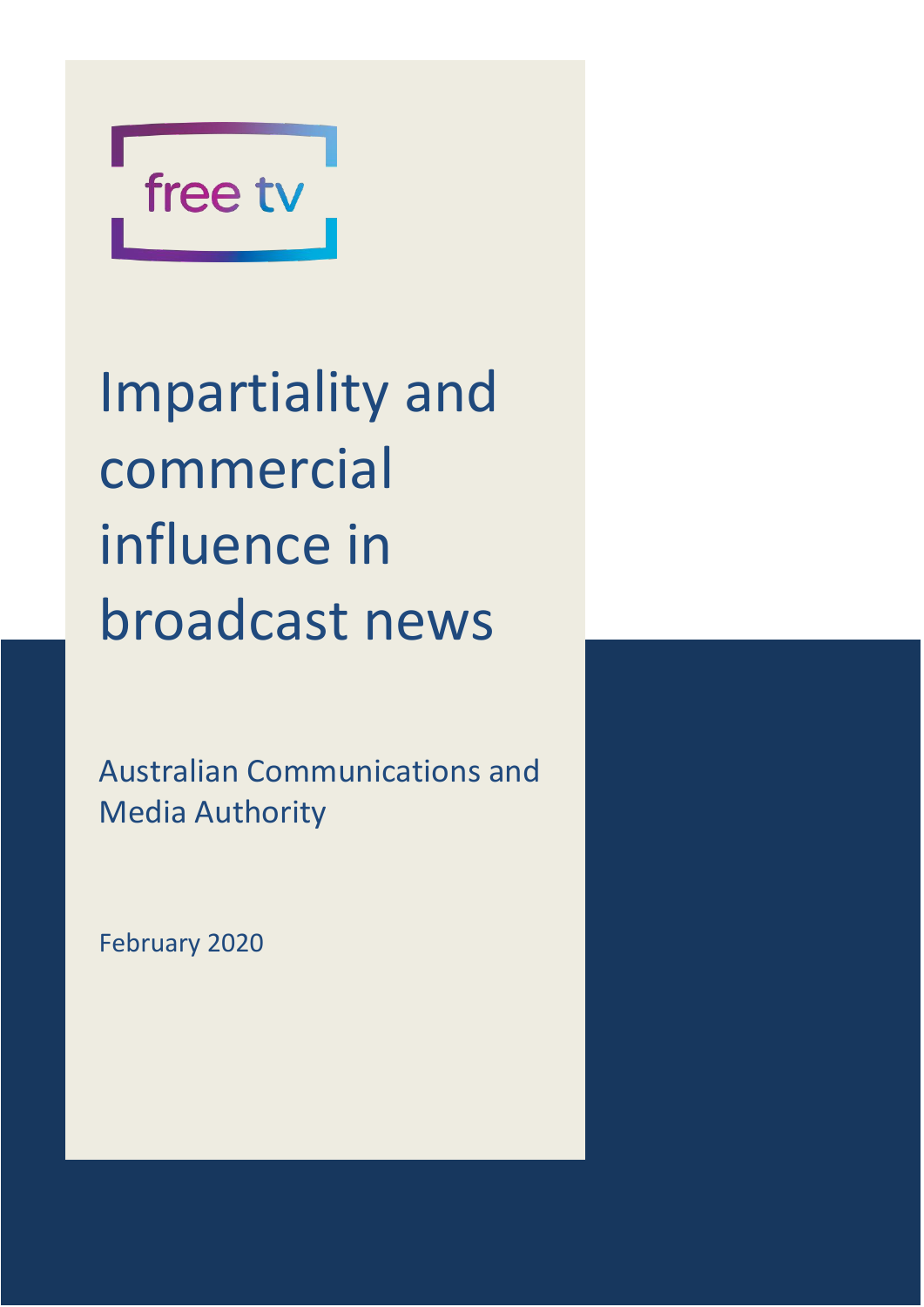# Table of contents

| 1 |     |  |  |  |  |  |  |
|---|-----|--|--|--|--|--|--|
| 2 |     |  |  |  |  |  |  |
| 3 |     |  |  |  |  |  |  |
| 4 |     |  |  |  |  |  |  |
|   | 4.1 |  |  |  |  |  |  |
|   | 4.2 |  |  |  |  |  |  |
|   | 4.3 |  |  |  |  |  |  |
|   | 4.4 |  |  |  |  |  |  |
|   | 4.5 |  |  |  |  |  |  |
|   | 4.6 |  |  |  |  |  |  |
| 5 |     |  |  |  |  |  |  |
| 6 |     |  |  |  |  |  |  |
| 7 |     |  |  |  |  |  |  |
|   |     |  |  |  |  |  |  |
|   |     |  |  |  |  |  |  |
|   |     |  |  |  |  |  |  |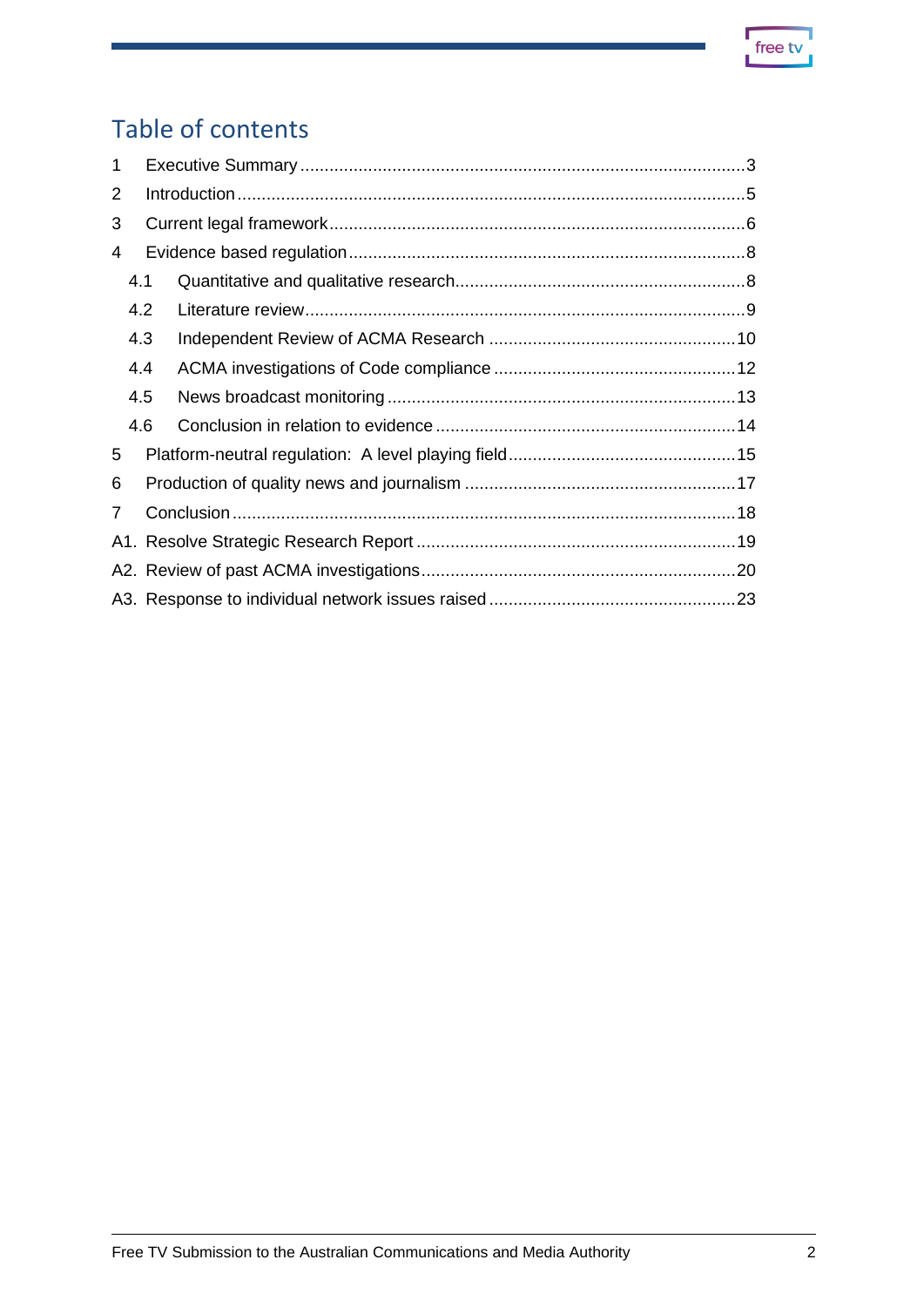#### <span id="page-2-0"></span>1 Executive Summary

- Free TV broadcasters recognise the importance and value Australians place on quality public interest journalism. Australians rely on commercial-free-to-air television to be the on-the-ground source for local news across the country and a trusted source of news and current affairs in the face of increasing concerns about fake news and misinformation.
- The Discussion Paper highlights the importance and value Australians place on quality public interest journalism. However, it does not provide an evidentiary basis that would support the imposition of further regulation on the commercial free-to-air television broadcasting sector.
- Free TV broadcasters have an unrivalled commitment to delivering quality public interest journalism that is essential for Australian citizens to effectively participate in civil society. We deliver over 486 hours of news and current affairs programming to Australian households every week and employ hundreds of journalists throughout Australia.
- The Free TV Code provides a number of important safeguards to ensure broadcasting services produce news and current affairs programs that meet the community standards that Australians expect. In particular, the Code requires broadcasters, in broadcasting news or current affairs, to:
	- $\circ$  present material facts accurately and ensure that viewpoints included in the relevant program are not materially misrepresented (clause 3.3);
	- o present news fairly and impartially and to clearly distinguish the reporting of factual material from commentary and analysis (clause 3.4);
	- o disclose commercial arrangements when featuring third party products or services in current affairs, infotainment and documentary programs (clause 4).
- In relation to these safeguards, since 1 July 2015, during which time Australia's commercial television broadcasters have produced countless hours of news and current affairs programs, the ACMA has found:
	- $\circ$  only one instance of a breach of the impartiality provisions by a commercial television licensee; and
	- o no instances of breaches of the disclosure requirements.
- These factual statistics indicate that the Code is working, that breaches are rare exceptions rather than common occurrences and that the Code provides the necessary protections regarding impartiality and commercial influence (as well as in relation to accuracy) that Australians need. Indeed, the ACMA drew similar conclusions in its 2014 *Contemporary Community Safeguards Inquiry* which found that, while news programs were considered to be largely fair and impartial by research participants, it was important to have a regulatory mechanism in place to provide appropriate community safeguards.<sup>1</sup>

<sup>1</sup> Se[e https://www.acma.gov.au/sites/default/files/2019-08/research-contemporary-community-safeguards-inquiry-Mar-2014.pdf,](https://www.acma.gov.au/sites/default/files/2019-08/research-contemporary-community-safeguards-inquiry-Mar-2014.pdf) 53-55; and [https://www.acma.gov.au/sites/default/files/2019-08/research-qualitative-and-quantitative-findings-Mar-](https://www.acma.gov.au/sites/default/files/2019-08/research-qualitative-and-quantitative-findings-Mar-2014.pdf)[2014.pdf](https://www.acma.gov.au/sites/default/files/2019-08/research-qualitative-and-quantitative-findings-Mar-2014.pdf) , 3.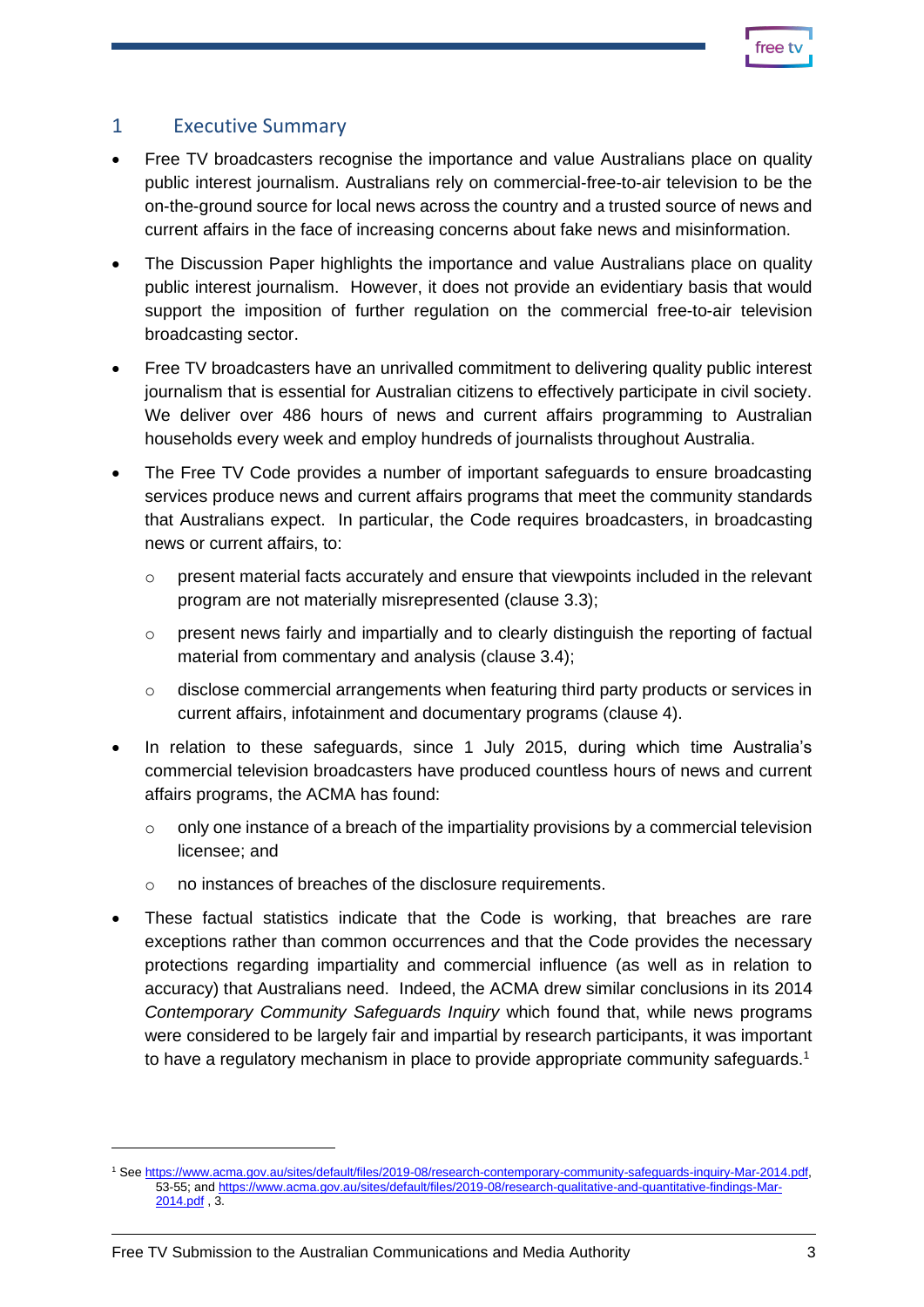- There is no question that Free TV broadcasters need to continue to be vigilant in this area. However, there is no evidence to suggest that additional regulatory interventions on Free TV broadcasters are required at this time.
- The research relied on in the ACMA's discussion paper *'Impartiality and commercial influence in broadcast news*' shows that Australians are concerned that news and current affairs programs should be accurate, that the news should be impartial and that both news and current affairs programs should be free of undue influence.
- While the fact that this concern exists indicates the importance of this issue, it is not evidence that:
	- o the current regulatory framework is not fit for purpose; or
	- o news and current affairs programs breach existing regulations.
- As the ACMA recently acknowledged in the context of its recently released gambling review, $<sup>2</sup>$  the perception of a problem is not of itself an indication of an actual problem.</sup>
- There are a number of significant limitations, inconsistences, information gaps and flaws in the ACMA research program, as outlined in an independent review of the research by Resolve Strategic, commissioned by Free TV and ASTRA. As a result, the research study does not provide a complete or reliable evidence-base on which to determine a public policy agenda.
- A best practice regulatory approach would dictate that there should be hard evidence of systemic failure before a regulatory response is seriously considered. It is critical that there is a strong foundation of empirical evidence that news programs of commercial broadcasters' lack impartiality or that news and/or current affairs programs are subject to undue influence before any changes to the BSA or Code are considered.No such evidence is available or presented in this Discussion Paper.
- This is particularly important in the context of the ACCC's recent Digital Platforms Inquiry findings that the existing disparity in the regulatory framework that applies to different platforms has resulted in negative competition impacts and limited the effectiveness of existing regulations. The ACCC recommended and overhaul of existing regulations and the development of a platform-neutral regulatory framework. The Australian Government has accepted this recommendation and developed a roadmap for its implementation.
- Further regulation imposed only on commercial broadcasters, as contemplated by the Discussion Paper, is not consistent with the approach recommended by the ACCC and accepted by the Australian Government.
- If, as part of the implementation of the Government's roadmap for the ACCC's recommendation regarding media regulation, it is determined there are issues of concern in the areas of impartiality and commercial influence with news and current affairs items provided to Australians on other platforms, the Australian Government would do well to consider the extension of the Code framework to those other platforms. However, in the interim, further platform-specific regulation imposed only on commercial broadcasters is likely to simply exacerbate the problems that have been highlighted by the ACCC.

<sup>2</sup> ACMA '*[Gambling advertising in Australia Consumer and advertising placement research](https://www.acma.gov.au/publications/2019-11/report/gambling-advertising-research)*'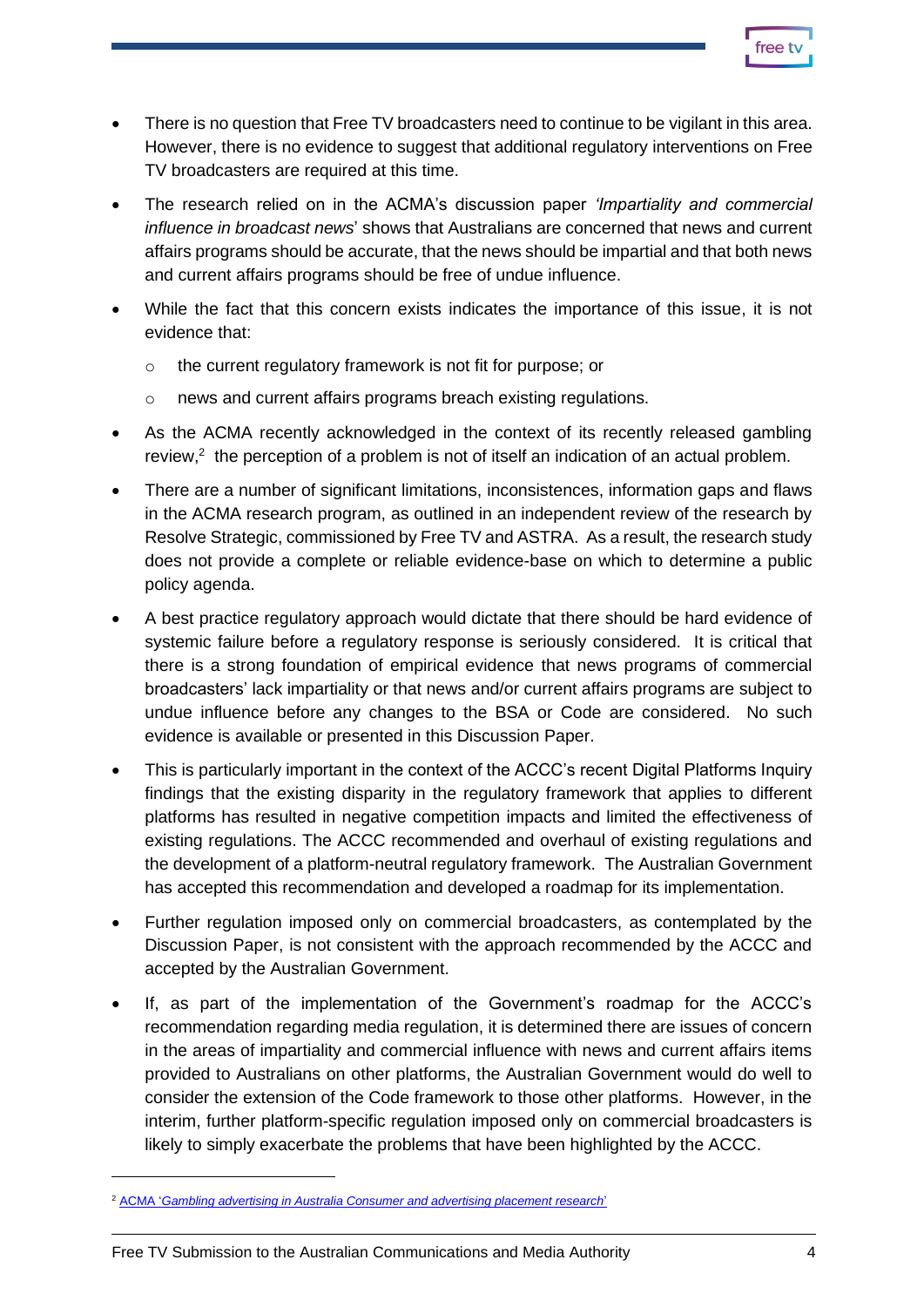#### <span id="page-4-0"></span>2 Introduction

Free TV broadcasters are committed to delivering quality public interest journalism. Our members cover events of national significance, provide critical information in times of emergency and bring Australians together to witness moments in history, life changing occasions and times of national success.

Every week our members create over 486 hours of news and current affairs related programming. This is an unrivalled commitment to bringing local news and current affairs direct to Australian households. We transmit 66 news bulletins into 40 markets across Australia. These bulletins reach over 13 million Australians weekly and over 6.5 million every day. There are hundreds of journalists and support staff employed to create this volume of news and current affairs content.

Consumer research has consistently shown that Australians value, rely on, and trust commercial free-to-air news services. The ACMA's most recent survey in regional Australia for example, found that, 'Regional Australians use, prefer and trust commercial free-to-air TV and the local print newspaper as a source of local news more than any other media'.<sup>3</sup>

The Commercial Television Industry Code of Practice ("Free TV Code") enshrines this commitment. It ensures that, regardless of Free TV's commitment to delivering high-quality news services, broadcasters are also held accountable for maintaining consistently high standards in relation to accuracy, fairness and impartiality in programming.

This is appropriate. Free TV understands that there is public concern in relation to impartiality in news, including in more recent times as a result of the proliferation of fake news and misinformation on online platforms. We accept the importance of Free TV broadcasters continuing to be vigilant in upholding these standards. The Free TV Code complaints statistics show that over the last 5 years broadcasters have indeed done so.

In this context, and in light of the ACCC's Digital Platforms Inquiry, we do not agree with the suggestion that further platform specific regulation is required on commercial free-to-air televisions broadcasters at this time. The evidence does not support this. We detail our reasoning below.

<sup>3</sup> ACMA, Local content in regional Australia 2017 Report, 9.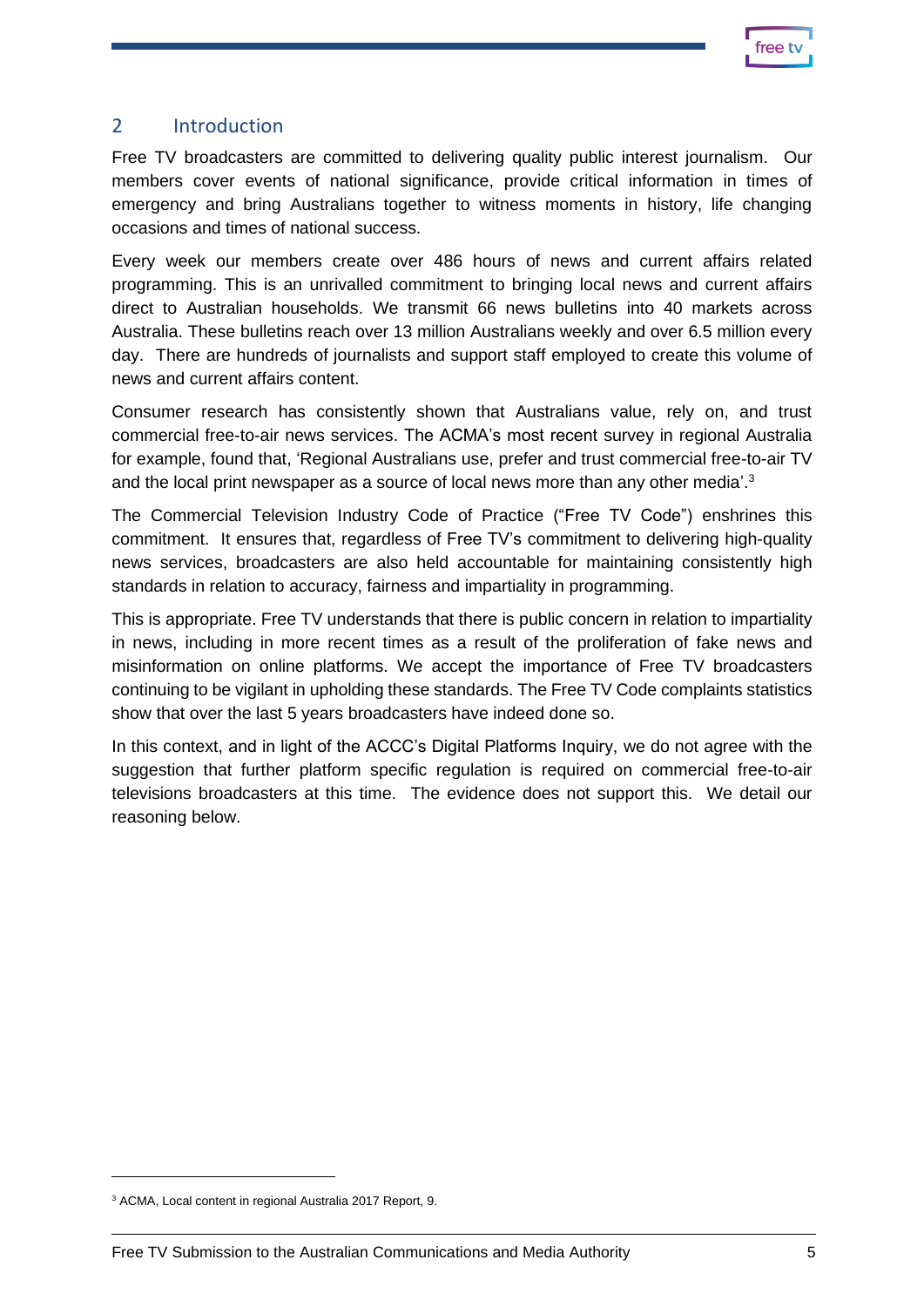## <span id="page-5-0"></span>3 Current legal framework

Commercial television broadcasters are subject to a comprehensive set of inter-related rules and regulations to ensure that their services meet community standards. Of most relevance to the issues raised in the Discussion Paper, Free TV Australia members are subject to the Code, which imposes requirements relating to accuracy, fairness, impartiality and the disclosure of commercial arrangements. Free TV Australia members are committed to meeting the standards and behaviours required by the Code.

Clause 3.3 of the Code requires broadcasters, in broadcasting news or current affairs programs, to present material facts accurately and ensure viewpoints are not materially misrepresented. Clause 3.4 requires broadcasters, in broadcasting news programs, to present news fairly and impartially and clearly distinguish the reporting of factual material from commentary and analysis.

As stated in the Discussion Paper,<sup>4</sup> accuracy is closely related to impartiality and commercial influence. Therefore, the combined requirements of clauses 3.3 and 3.4 are very strong protections to assist in ensuring both impartiality (which is directly dealt with in clause 3.4) and an absence of commercial influence in news programs.

There is rightly no requirement that current affairs programs are impartial. It would be inappropriate to impose an impartiality requirement in respect of current affairs programs. The very essence of such programs is to provide forums for particular viewpoints to be put forward. Of their nature, current affairs programs are intended to provide for commentary and analysis. This reflects an intrinsic distinction between a news program, which would be expected to simply report the news without adopting a particular viewpoint, and a current affairs program, which analyses social, economic and political issues from different points of view.

In this regard, the Discussion Paper fails to distinguish between the different roles of news and current affairs programs. Although current affairs programs provide for commentary and analysis, nonetheless, current affairs programs, like news programs, must be factually accurate as required by clause 3.3 of the Code.

In addition to clauses 3.3 and 3.4, clause 4 of the Code provides additional protection, in relation to current affairs programs, in respect of inappropriate commercial influence. Clause 4 achieves this by setting out the rules for factual programs (which includes current affairs programs) that endorse or feature a third party's products or services as a result of a commercial arrangement, to notify viewers of this. We note that while other platforms are not subject to similar obligations of disclosure, broadcasters are required to comply with overlapping obligations, most notably under Part 5 of the BSA. In this particular example, broadcasters with interests in newspapers or radio licenses are required to meet onerous, intrusive and outdated methods of disclosure. In our view, whilst transparency of cross-media relationships may be of value to the public, disclosure of such relationships on a broadcaster's website would be more appropriate and more accessible disclosure given that widespread access to the internet has arisen since Part 5 was inserted into the BSA.<sup>5</sup>

In combination, the requirements of clauses 3.3, 3.4 and 4 provide powerful protections for Australian viewers. Material facts must be accurate, views cannot be materially

See for example page 6.

<sup>5</sup> For example, see s 61BB, BSA.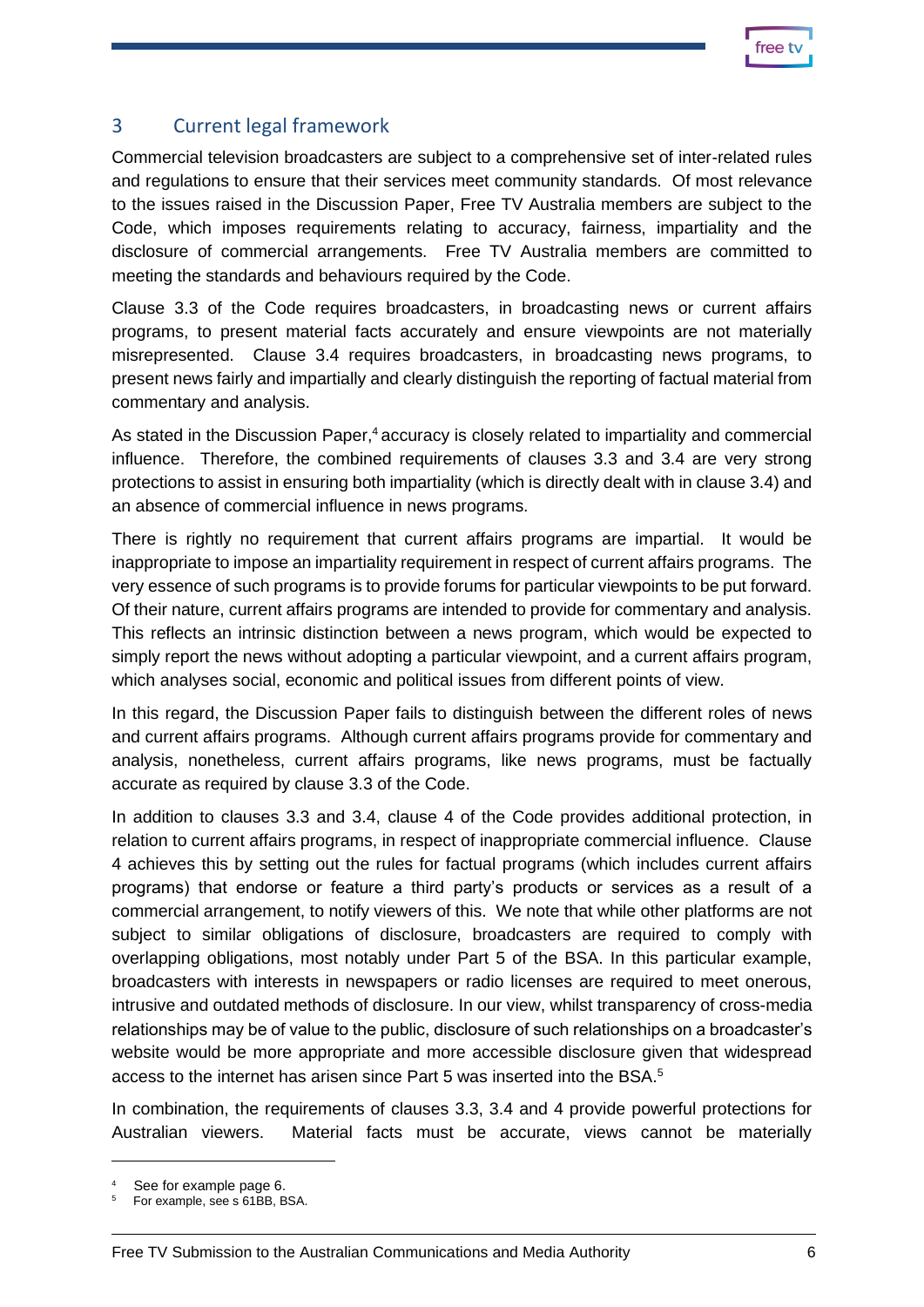

misrepresented, news cannot be biased and commercial arrangements underpinning current affairs programs must be disclosed. In combination, these requirements mean that Australians are able to trust the news and current affairs programs they see on commercial television.

If any member of the public believes that a commercial television broadcaster has breached its obligations under the Code and wishes to make a complaint, that individual is required to first complain to that broadcaster. As pointed out in the Discussion Paper, an individual may then complain to the ACMA if he or she does not receive a response from the broadcaster within 60 days or considers that the response is inadequate. The ACMA may then investigate the complaint if it thinks it is desirable to do so. Furthermore, the ACMA does not need to receive a complaint to conduct an investigation, it can initiate an investigation by its own motion for the purpose of the exercise of any of its broadcasting functions and therefore would be able to independently examine any cases where it considered the Code may have been breached (see section 170 of the *Broadcasting Services Act*).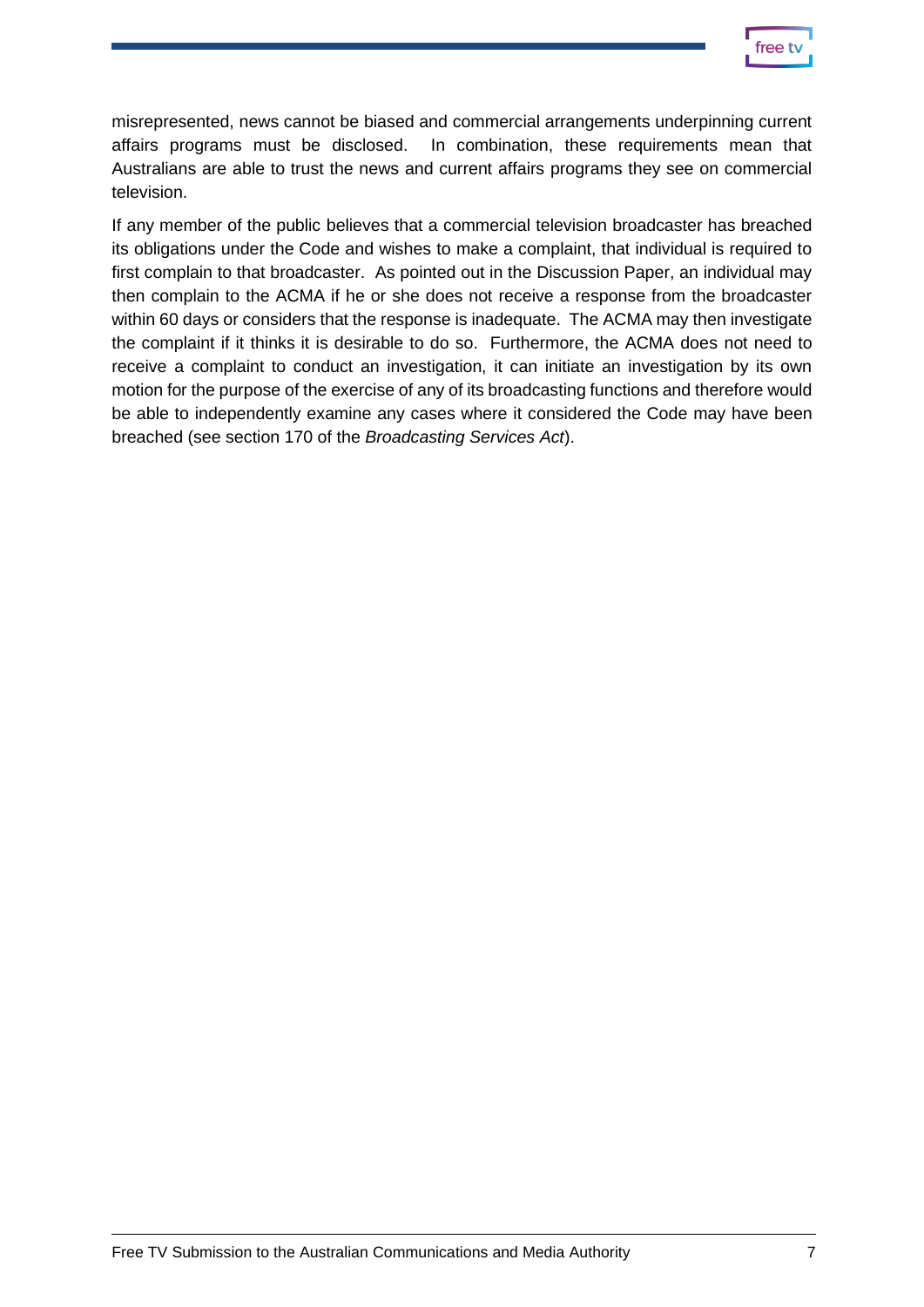## <span id="page-7-0"></span>4 Evidence based regulation

It goes almost without saying that an evidence-based approach to regulation is an essential component in a best practice regulatory framework. Therefore, it is essential to first consider the evidence that is presented in the Discussion Paper. That evidence does not demonstrate that there is a lack of impartiality in news programs, or that there is commercial influence in news or current affairs programs, in either case, broadcast by commercial television broadcasters.

#### <span id="page-7-1"></span>4.1 Quantitative and qualitative research

The two research pieces commissioned for the Discussion Paper, one qualitative and the other quantitative, both sought views from the public as to their perceptions of, or concerns about, impartiality and commercial influence in news. The research was not specifically focussed only on commercial broadcasting but considered all sources of news, including online.

Free TV has a number of concerns in relation to the reliability of this research. Firstly, there is a blurring of the distinction between news and current affairs programs or content in the research. For example, in the quantitative research, when discussing the most common way Australians access "news" no distinction is drawn between news and current affairs programs. 6 As mentioned previously, news and current affairs programs are very distinct. Given that current affairs programs of their nature include commentary and analysis and therefore would be unlikely to be objectively viewed as impartial, this blurring of the distinction between the 2 types of programs means the results of the research must be treated with caution.

Secondly, this research was conducted between July and September 2019. This timing coincided with significant Australian media coverage of the ACCC's Digital Platform Inquiry. That media coverage highlighted, amongst other issues, concerns the ACCC had with "filter bubbles" and inaccurate reporting on digital platforms and also the importance of quality public interest journalism. This, combined with broader media coverage over recent years of concerns regarding news accuracy, has no doubt influenced the viewpoints of Australians. In other words, Australians have become more aware of issues of accuracy, impartiality and commercial influence from media reporting that they have consumed and consequently have become more concerned regarding these issues.

Thirdly, simply because Australians are concerned about these issues, as demonstrated by the Discussion Paper research, does not in fact mean that commercial broadcasters in Australia are producing news or current affairs programs that are inaccurate or subject to commercial influence or producing news programs that are not impartial.

No participants in either the quantitative or qualitative surveys were asked to identify specific instances of where they had observed either a lack of impartiality in news programs or evidence of commercial influence in news or current affairs programs. Therefore, there is simply no way of testing whether the perceptions of the participants are actually correct. To take one example, participants were asked "How much commercial influence have you noticed

<sup>6</sup> See page 4 o[f https://www.acma.gov.au/sites/default/files/2020-](https://www.acma.gov.au/sites/default/files/2020-01/Attitudes%20to%20news%20today_Impartiality%20and%20commercial%20influence_quantitative%20research_0.pdf)

<sup>01/</sup>Attitudes%20to%20news%20today\_Impartiality%20and%20commercial%20influence\_quantitative%20research\_0.pdf. For example, 52% of Australians access "news" by watching news or current affairs on television.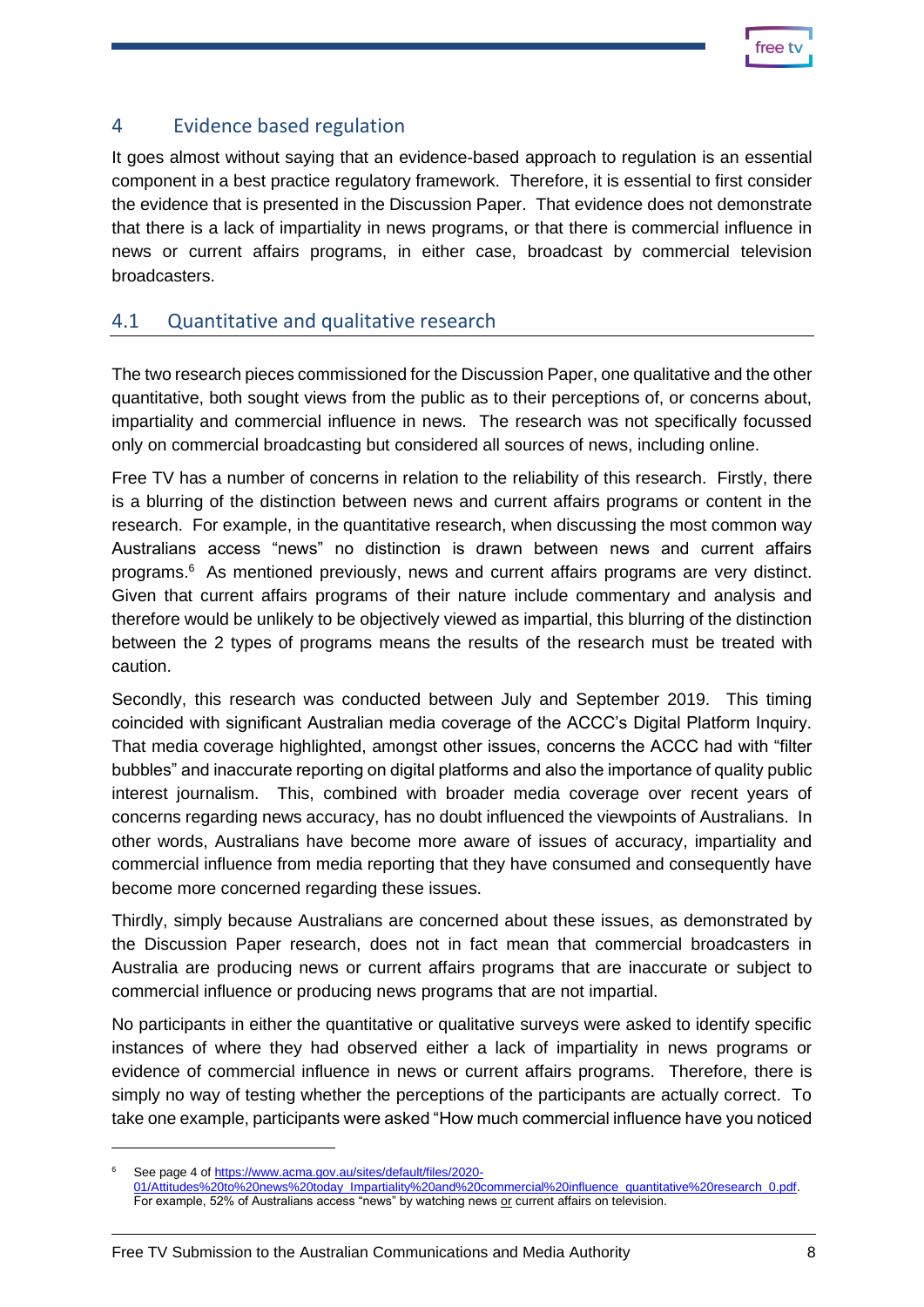

in television news?". It appears that no guidance was given as to what "commercial influence" should be interpreted to mean and no information was sought as to specific examples. This makes it is impossible to test whether the finding that 89% of participants have noticed that there is at least "some" commercial influence results from the fact that commercial influence is actually a problem with Australia's television news.

Finally, the research also does not adequately address whether the views of participants differed based on the source of news and current affairs programs. Only one of the 5 survey questions for the AMCA's quantitative survey asked participants to respond based on the source of the news. There is no distinction made in the qualitative research, "Australians and news Impartiality and commercial influence", between different sources of news or current affairs programs. This means that concerns driven by one or more news sources could skew the results for all news sources.

These fundamental issues highlight why caution should be taken when interpreting the results of the research that the ACMA is seeking to rely on. Nonetheless, of course, it is pleasing to note that the qualitative research indicated that evening television news bulletins are seen as a highly trusted news source.<sup>7</sup>

#### <span id="page-8-0"></span>4.2 Literature review

Similar concerns in connection with over-reliance on consumer perception as a proxy for evidence of a lack of impartiality or commercial influence arise in relation to the literature review conducted for the Discussion Paper. The research questions, and consequently the literature that was reviewed, focused primarily on consumer perceptions and concerns, and to a lesser degree on the ability of individuals to detect commercial influence and their attitudes to regulation.

Of course, research of consumer attitudes and perceptions has a place in public policy making – it shows what consumers care about and can usefully identify areas that warrant further investigation. However, it is necessary to understand what is driving those views and whether they have any basis in fact before they are relied on as the basis for regulatory change.

Significantly, the literature review identifies some substantial gaps in the research that has been undertaken in this area, most notably:

- 1. there is very little research in Australia that charts current industry practice in relation to commercial content in news and current affairs programs and then examines consumer attitudes to these practices;
- 2. there is no qualitative Australian research establishing whether consumers can detect commercially supported content in news and current affairs programs, or whether they can identify native advertising online on news and current affairs sites;
- 3. research on consumer attitudes to commercial influence on news and current affairs programs has been limited to general questions, consequently it is unclear whether Australian consumers think that news is intrinsically different to other media content and should not be commercially supported other than in clearly segmented forms, or

See page 10 o[f https://www.acma.gov.au/sites/default/files/2020-](https://www.acma.gov.au/sites/default/files/2020-01/Australians%20and%20news_Impartiality%20and%20commercial%20influence_qualitative%20research.pdf) [01/Australians%20and%20news\\_Impartiality%20and%20commercial%20influence\\_qualitative%20research.pdf](https://www.acma.gov.au/sites/default/files/2020-01/Australians%20and%20news_Impartiality%20and%20commercial%20influence_qualitative%20research.pdf)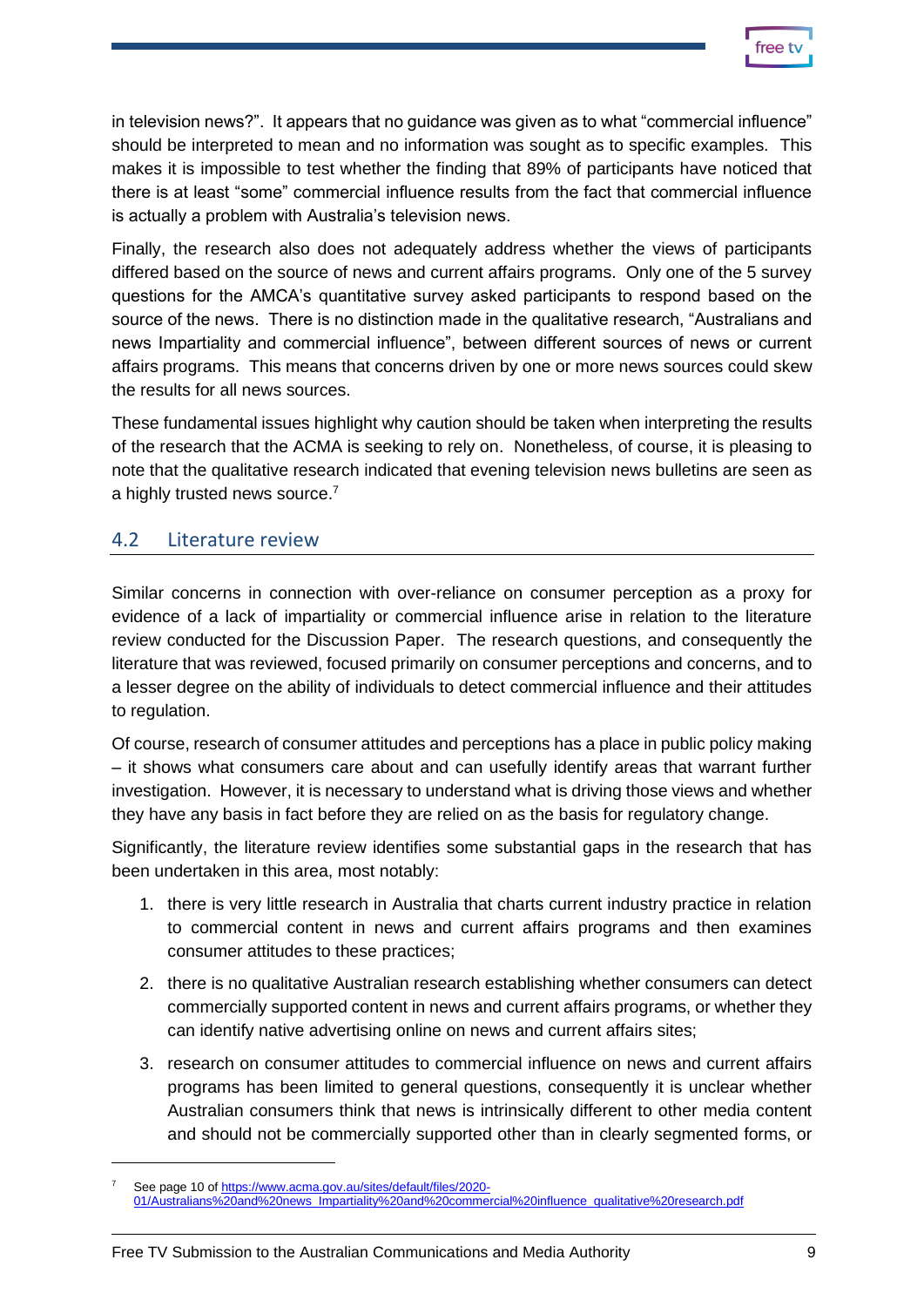

whether consumers accept some form of announcement or disclosure of commercial support. Further, it is not known how consumer views on integration of commercial content might vary between news and current affairs, or across platforms or across different types of commercial content; and

4. there is no Australian research that separates attitudes on the importance of impartiality according to media source. While there is now an expanding body of research on consumer attitudes to concepts such as impartiality in online content, there is less about traditional media. $8$ 

These gaps highlight the need for further research to better understand the extent to which, in practice, the news and current affairs programs of commercial television broadcasters in Australia actually are unduly influenced or, in the case of news programs, not impartial.

Free TV Australia strongly encourages the ACMA to undertake further research before seeking regulatory change, noting any research should build on and support the work being undertaken to implement the media regulation recommendation from the Digital Platforms Inquiry, which is an issue we turn to later in this submission.

#### <span id="page-9-0"></span>4.3 Independent Review of ACMA Research

Free TV and ASTRA jointly commissioned an independent review of the ACMA Research. The review was conducted by Resolve Strategic, one of Australia's most respected market and social research firms and is attached at **[Annexure](https://s3-ap-southeast-2.amazonaws.com/media.freetv.com.au/wp-content/uploads/2020/03/09084303/A1-Resolve-Strategic-Research-Review-Feb-2020.pdf) 1**.

Resolve looked at the three components of the ACMA research; the desk research conducted by the Centre for Media Transition UTS, the quantitative research conducted by the Social Research Centre and the qualitative research conducted by Heartward Strategic. Resolve found that, due to a combination of:

- the methodologies used
- how the three methods worked together
- the questions asked and important omissions
- the data treatment and analysis techniques used; and
- the interpretation and reporting of the results and how they compare with other contemporary sources;

there are doubts about the results as presented and that further extensive research should be conducted before actual instances of impartiality and commercial influence and the attitudes of Australians towards news, especially for specific media channels, can be reliably drawn.

Resolve made the following assessment of the ACMA Research:

"Whilst the combined research does look at the behaviours and attitudes of news consumers (in 2019), it does not;

See sections 1.8 and 2.8 of 'News in Australia – Impartiality and commercial influence: review of literature and research', Centre for Media Transition, January 2020.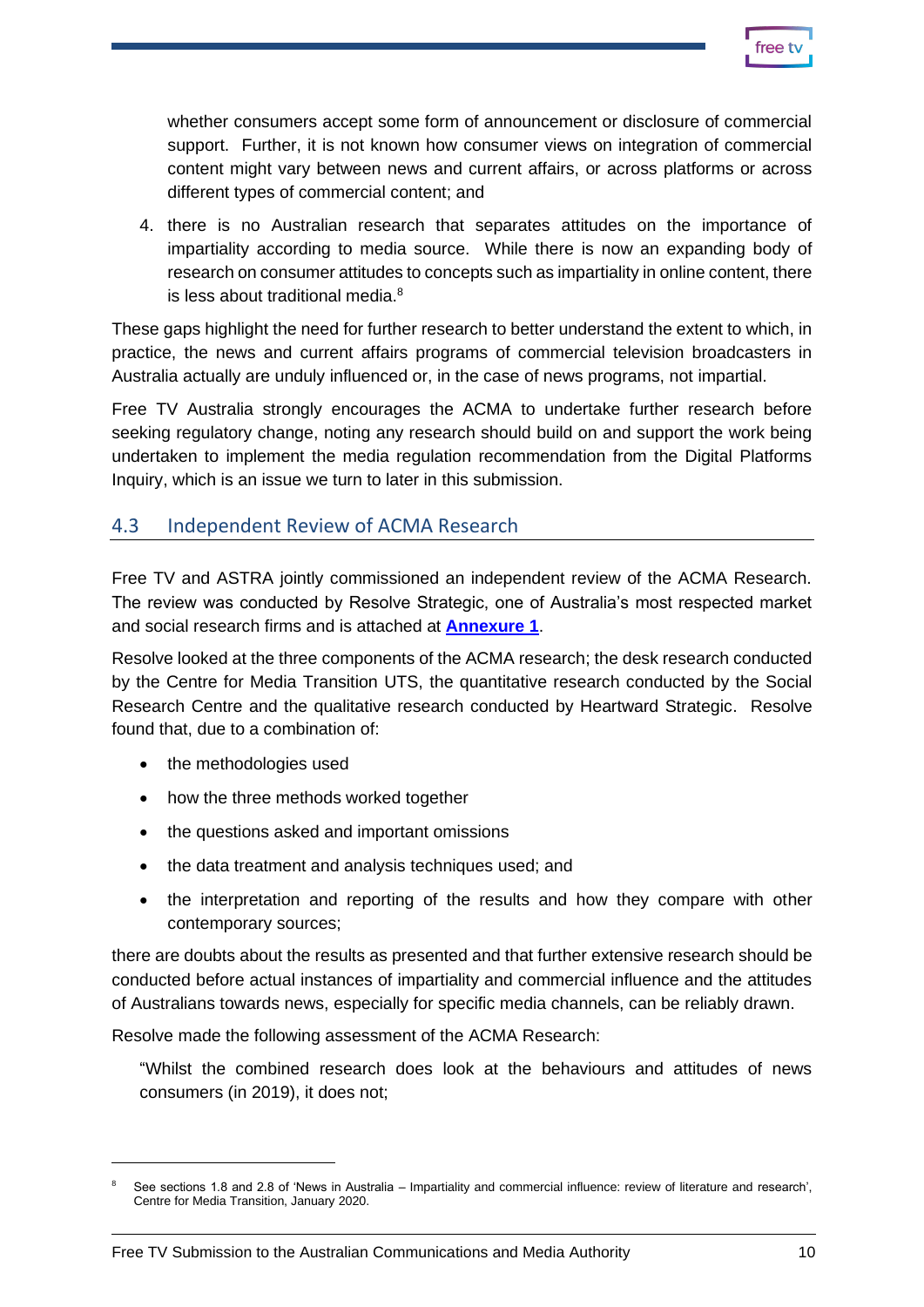

- conduct any content analysis that might point to the nature, prevalence or severity instances of impartiality or commercial influence;
- assess any specific safeguards or instances of compliance;
- include the expert views of industry practitioners (only inexpert public views) on this or industry practices;
- very rarely differentiates between news and current affairs, or reliably between channels, platforms, providers or programs; and,
- does not clearly define either impartiality or commercial influence, or put them in any context of wider issues or concerns.

It is Resolve's view that these are serious flaws in the research's specifications, and may have resulted (at least in part) from a lack of coordination between the various research components."

In relation to the remaining research gaps that Resolve considered would need to be addressed in order for the research to form a reliable evidence-base, the Resolve Report found:

"Taking the study as a whole, we identify the following areas of inquiry as being left unanswered (or only partially or unreliably addressed). This is by no means an exhaustive list of information gaps, but focuses on those that would be most useful in policymaking.

- Do consumers believe media issues are a priority for government and regulators compared to other areas? Is news provision a priority for regulators when looking at media? What is the nature of these priorities, i.e. do they relate to impartiality and/or commercial influence, and are different standards placed upon news content?
- How do experiences, expectations and standards of news differ by channel, platform and provider? Are these expectations and standards being met, i.e. are consumers satisfied, or do consumer need or want further action?
- Do such opinions vary by type of news program, notably the difference between 'news bulletins' and current affairs, comment, opinion, talkback and panels?
- How do consumers define impartiality and commercial influence, or do they accept definitions provided by the likes of ACMA? What are the views, experiences and practices of industry in these areas?
- Given such definitions, are there actual instances of poor behaviour, or are they perceptions based on personal biases and opinions? What is the nature, (changing) prevalence and severity of instances, including by channel and provider (notably driven by the growth in on-line news sources, algorithms, 'influencers', etc.)?
- What actions are already being taken by consumers, such as avoidance, fact-checking and source choice, that would offset any impacts of such instances? Are consumers willing, able (in light of media literacy strategies) and satisfied to take their own action?
- Do consumers know what safeguards are in place already, what is their opinion of them (including compliance) and do they see the need for further action by regulators? If so, how should current safeguards be changed, including by channel and provider?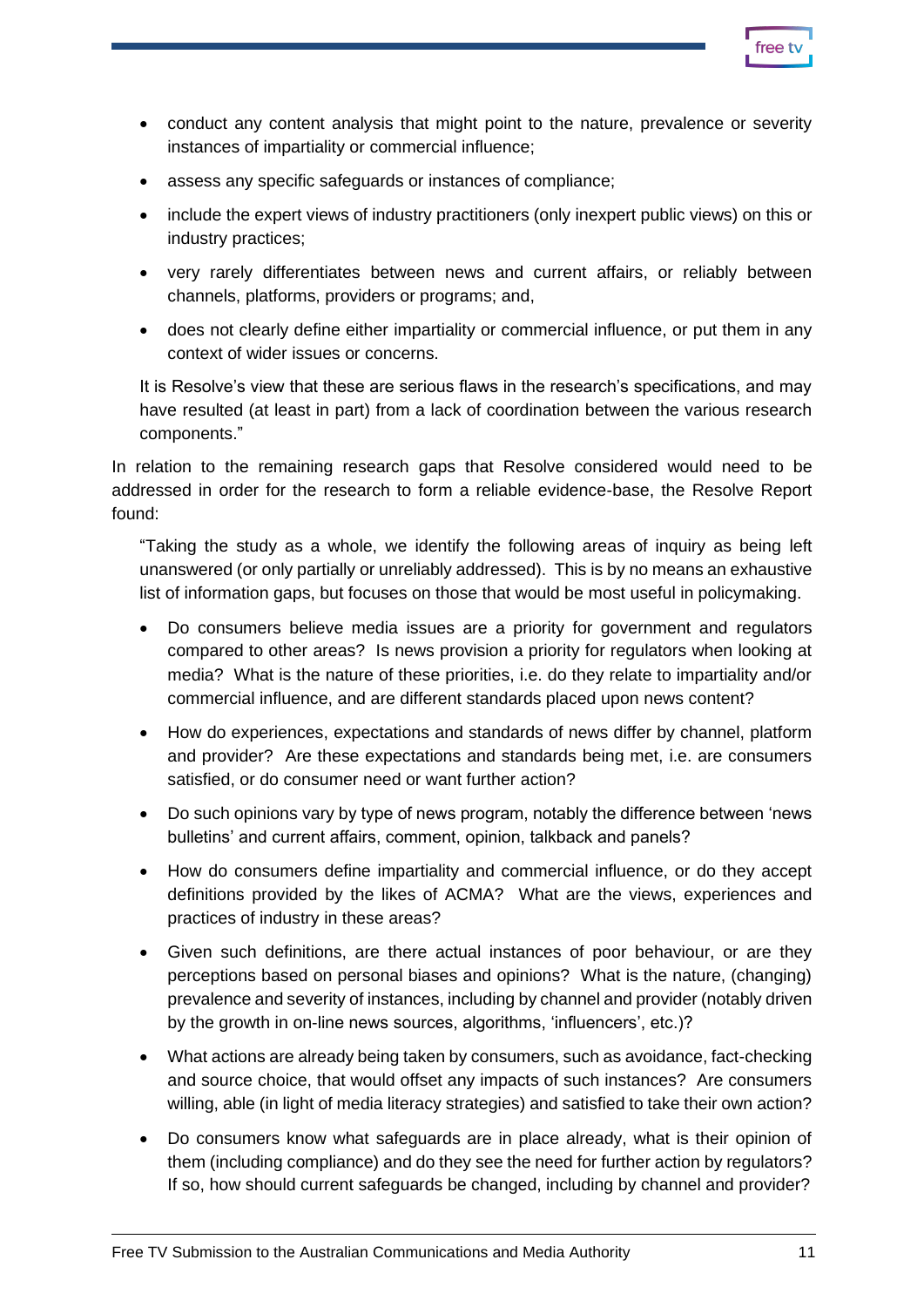

• Is there an appetite for further safeguards given potential trade-offs with story clarity, 'false balance', freedom of speech, free news content, government intervention, supporting funding, etc.?

This list contains some quite fundamental questions. It is Resolve's view that many need to be addressed reliably in further research **before ACMA and its stakeholders can be confident of having a firm evidence-base on which to make critical decisions**." (emphasis added).

#### <span id="page-11-0"></span>4.4 ACMA investigations of Code compliance

Our view is that the ACMA's investigations of Code compliance by commercial television broadcasters are the best available source of evidence of whether there is an actual lack of impartiality in news programs and/or commercial influence in news and current affairs programs.

The Discussion Paper states that complaints made to the ACMA regarding Code compliance may not be reliable indicators of levels of community concern either because Australians may not pursue complaints which they perceive to be of general public interest rather than having a personal impact or, in the case of commercial influence, because individuals may not recognise it.

Free TV Australia disagrees with this proposition (and it is noted that no empirical evidence is provided in the Discussion Paper to support it). Given the high level of awareness of these issues amongst the public (as evidenced by the research undertaken for the Discussion Paper) Australians would be likely to identify issues and also to be highly motivated to complain about these issues. In addition, the ACMA does not need to wait to receive a complaint. If it perceived an issue of concern with breach of the relevant provisions of the Code, it could investigate that matter on its own initiative.

The complaints and investigations statistics set out in the Discussion Paper are not broken down by the type of television or radio broadcaster. For example, complaints concerning the national broadcasters are included in the data provided, despite the national broadcasters being out of scope of the Discussion Paper. There is also no explanation of the ACMA's own process for determining which complaints to investigate (for example, it may not investigate complaints that are frivolous or vexatious). Consequently, the statistics could easily be misinterpreted by readers who might believe there are more complaints and investigations into commercial television broadcasters than is actually the case.

An analysis of the outcomes of the ACMA's investigations involving accuracy, impartiality and commercial influence in relation to commercial television broadcasters from 1 July 2015 to 31 December 2019 presents a much clearer picture.<sup>9</sup> The ACMA conducted a total of 15 investigations of commercial television broadcasters in this time period as follows:<sup>10</sup>

<sup>9</sup> Free TV Australia has reviewed the investigations from 1 July 2015 to 31 December 2019. The review included investigations during 2018 and 2019 that are published on the ACMA website [here](https://www.acma.gov.au/investigations-tv-broadcasters) and information about investigations conducted during 1 July 2015 to 31 December 2017 provided to Free TV Australia by the ACMA.

<sup>10</sup> Some of these complaints involved allegations of other breach of the Code. We have not considered those aspects of the complaints as they are not relevant for responding to the Discussion Paper.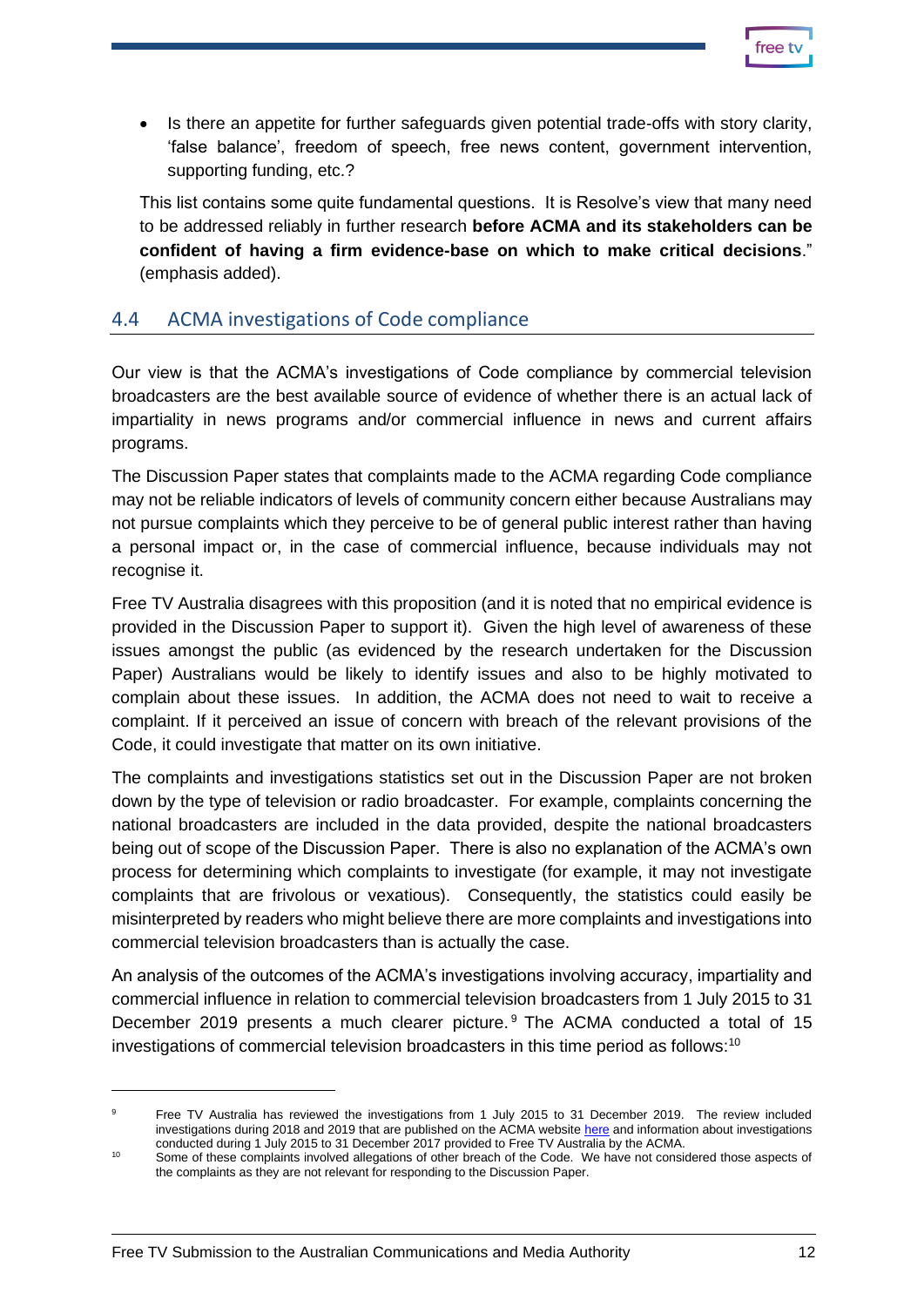- 1. 8 investigations involving accuracy, of which 3 resulted in a finding of breach of the accuracy requirements of the Code (we note these investigations did not relate to commercial influence in news programs and were not provided to broadcasters by the ACMA as investigations they sought to rely on for the purposes of their analysis).<sup>11</sup>
- 2. One investigation involving impartiality, for which no breach was found.
- 3. investigations involving both accuracy and impartiality, of which one resulted in a finding of breach of both the accuracy and the impartiality requirements of the Code.<sup>12</sup>
- 4. One investigation involving commercial influence (relating to an allegation that the broadcaster exceeded the advertising content quota for a feature film it broadcast and therefore, strictly speaking, is an investigation that is outside of the scope of the Discussion Paper), for which no breach was found.

The Discussion Paper at pages 22-23 identifies a number of news broadcast segments which it cites as examples of potential commercial influence in news. Free TV does not agree that any of the examples listed indicate any inappropriate commercial influence on Free TV broadcasters' news services. Below are the relevant extracts from the Discussion Paper together with individual network responses to each of the examples provided.

Upon request by subscription television body, ASTRA, the ACMA provided copies of 40 investigation reports which it relied on for the purposes of the Discussion Paper. An analysis of those investigations is contained in **Annexure 2**. That analysis shows only 12 investigations of Free TV broadcasters in relation to impartiality and commercial influence related issues over the four-year period. Of those 12 investigations, there was only one breach of the Code in relation to impartiality and no breaches in relation to the Code's commercial influence disclosure requirements, indicating near full compliance with these obligations. We note that of the 40 investigation reports, 25 related to the ABC, which was excluded from the scope of the inquiry.

Consumer concern about impartiality and commercial influence on commercial free-to-air television, as set out in the Discussion Paper, has therefore not been borne out in the outcomes of the ACMA's own investigation and enforcement activities in relation to commercial television broadcasters over the past 5 years (approximately).

#### <span id="page-12-0"></span>4.5 News broadcast monitoring

For the purposes of the Discussion Paper, a monitoring program of commercial television broadcasters, the Special Broadcasting Service and subscription television broadcasters in metropolitan areas was undertaken, which involved monitoring 160 hours of television news and current affairs programs. This did not involve any investigations of any particular content. Instead, the monitoring was essentially a "desktop exercise".

Free TV Australia is very disappointed to see that the Discussion Paper nevertheless presents the results of this monitoring as definitively evidencing improper commercial influence, despite the absence of any investigation. Presentation of "observed trends" as if these were definitive

<sup>11</sup> Investigation report number BI-363; BI-484; BI-432.<br>12 Investigation report number BI-227

<sup>12</sup> Investigation report number BI-227.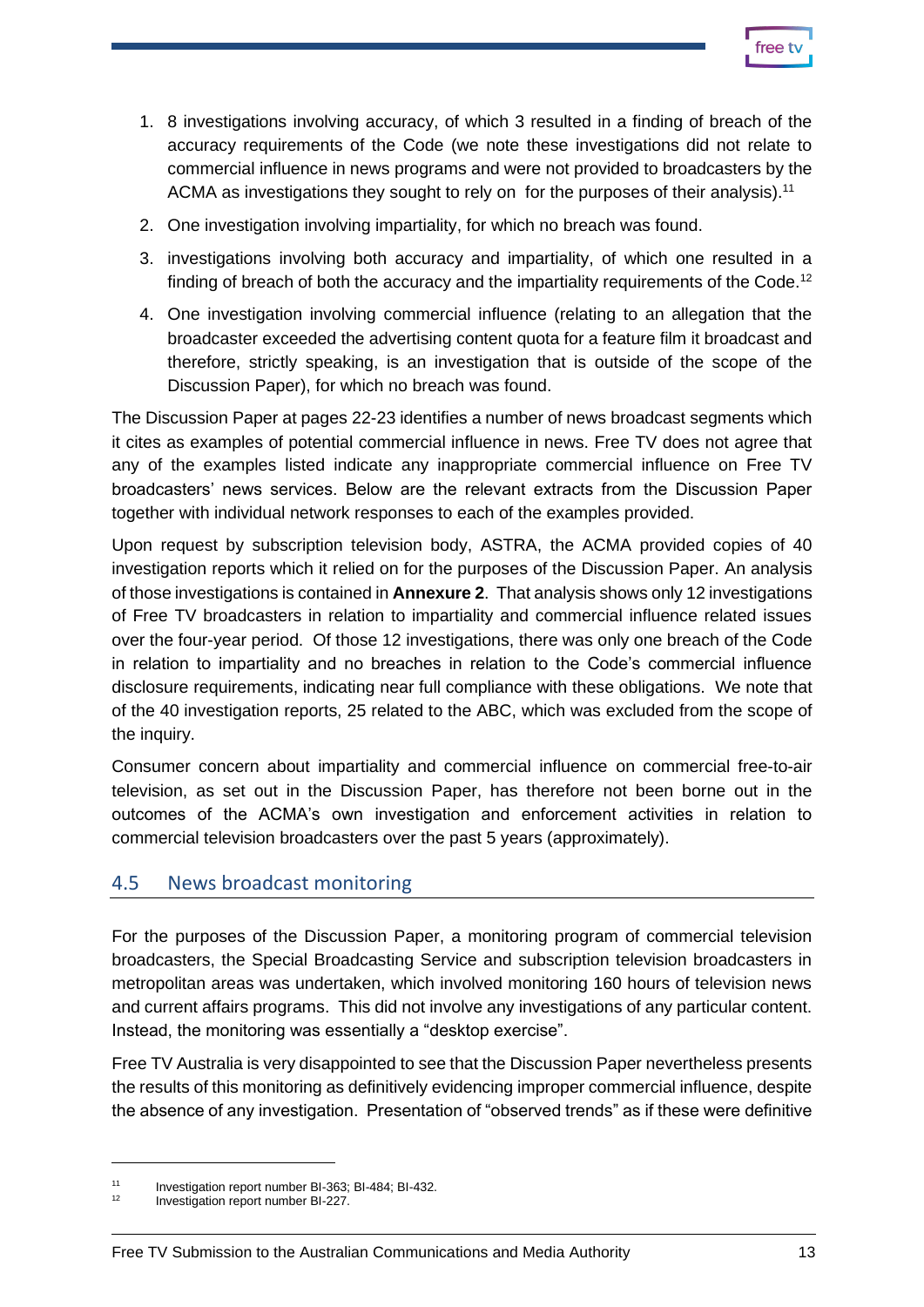examples of commercial influence is misleading to readers as it implies wrongdoing on the part of Free TV Australia members when there is no evidence that this is the case.

To take one example, at page 23 of the Discussion Paper, it is stated: *Today was the only program with a reporter present at the US launch event for Uber Air despite wide coverage of the US launch event. There was no disclosure and therefore it was unclear if there was any arrangement between Uber and Nine.* No opportunity was provided to Nine, the broadcaster of the Today program, to provide information as to whether or not there was any arrangement between Uber and Nine. Instead the Discussion Paper assumes that this must have been the case, as Today was the "only program with a reporter present at the US launch event".

To take another example, that section refers to the fact that news programs use information from media releases as indicative of improper commercial influence.<sup>13</sup> This shows a fundamental misunderstanding of the legitimate and ethical practice of Public Relations and the use of media releases in newsrooms. Public relations is pivotal to the communication process between an organisation or person and their publics or audiences. The purpose of public relations and media releases is to effectively communicate information to the media and to provide facts that can be used in reporting on that story. There is nothing unethical or questionable about the use of PR or media releases. It is entirely appropriate that these should be used by the media as one source of material in reporting the news. Many businesses, government agencies and statutory authorities make use of press releases to seek coverage of issues of public importance. This is not itself indicative of any commercial arrangement.

In addition, the Discussion Paper cites ten examples at pages 22-23 as indicating a trend of commercial influence in news. Free TV does not agree that either a) ten examples from over 12,500 hours of broadcasting since June 2019 indicates a trend, or b) that any of the examples listed indicate any inappropriate commercial influence on Free TV broadcasters' news services. Attached at **Annexure 3** are broadcasters' individual responses to the examples provided.

#### <span id="page-13-0"></span>4.6 Conclusion in relation to evidence

The ACMA has found 4 breaches of the accuracy requirements of the Code since 1 July 2015. The Discussion Paper states: Current broadcasting codes of practice all include accuracy requirements and ACMA monitoring does not suggest a pressing need to consider whether these requirements remain adequate. In comparison, the ACMA has found only one breach of the Code in respect of impartiality since 1 July 2015. It has not found, as a result of any investigation over the same period, evidence of undisclosed commercial influence in relation to current affairs programs of commercial television broadcasters.

This indicates that commercial television broadcasters are generally in compliance with the Code and that the Code is working effectively. As in the case of the accuracy provisions of the Code, there is no pressing need to consider further regulation in relation to either impartiality or commercial influence.

<sup>&</sup>lt;sup>13</sup> See page 9 of the Discussion Paper.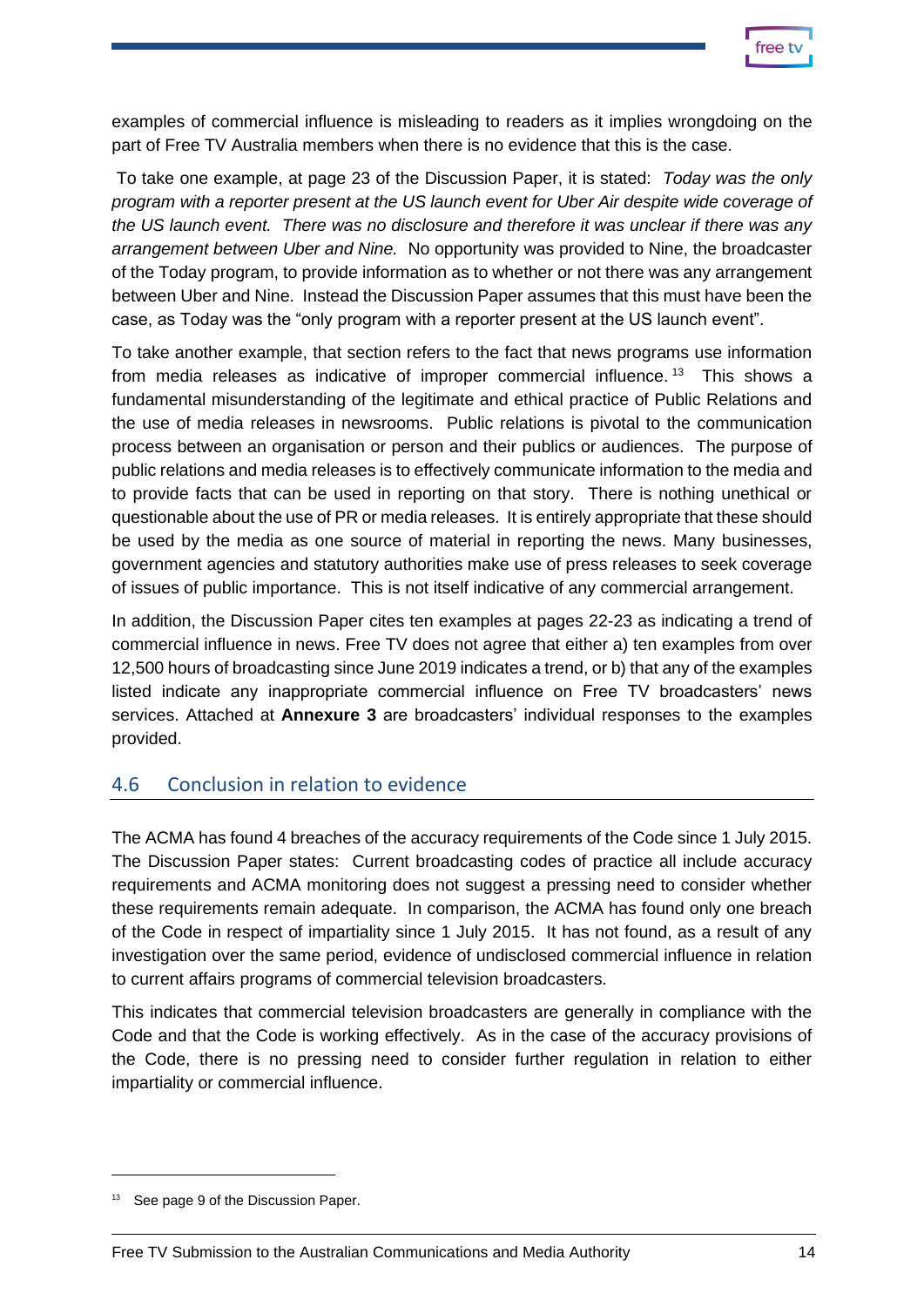| rr<br>≏ |  |
|---------|--|
|         |  |

## <span id="page-14-0"></span>5 Platform-neutral regulation: A level playing field

We have demonstrated that there is no evidence supporting further regulation of Free TV Australia's members in relation to issues of impartiality or commercial influence.

We would also like to draw attention to relevant findings from the ACCC's Digital Platforms Inquiry. The ACCC found that:

- Australia's current significant media regulatory disparity has the potential to distort competition.
- Australia's current, sector specific approach to media regulation has not adapted well to digitisation and media convergence and, as a consequence, has reduced the overall effectiveness of the current media regulatory framework.

As a consequence of these findings, the ACCC recommended (Recommendation 6):

*A new platform-neutral regulatory framework be developed and implemented to ensure effective and consistent regulatory oversight of all entities involved in content production or delivery in Australia, including media businesses, publishers, broadcasters and digital platforms. This would create a level playing field that promotes competition in Australian media and advertising markets.*

The Australian Government has accepted Recommendation 6. The Government's response to the ACCC's Final Report from the Digital Platforms Inquiry 14 provides that Recommendation 6 will be implemented over 2 stages. The second stage will consider (amongst other matters) measures to remove redundant legislation and implement a coherent legal framework for consumers and industry participants as well as a consideration of mechanisms to monitor and enforce the regulatory framework across all platforms.

It would appear from the Discussion Paper that, if increased regulation of the commercial broadcasting sector (both television and radio) was to be recommended, that this would occur either through modification of the codes of practice that are in place under the Broadcasting Services Act or through the ACMA making one or more standards applicable only to the commercial broadcasting sector. Either outcome would have the effect of increasing Australia's media regulatory disparity, thereby exacerbating the problems that the ACCC has identified. To increase regulation in this manner, at this point in time, would be directly contrary to Recommendation 6, as accepted by the Australian Government. It would also be inconsistent with the approaches adopted by the Department of Communications and the Arts (now part of the Department of Infrastructure, Transport, Regional Development and Communications) and the ACMA over a long period of time.<sup>15</sup>

In light of the findings of the ACCC, as accepted by the Australian Government, and noting that the ACMA has publicly stated that it supports the development of a harmonised media regulatory framework16, Free TV Australia has difficulty in understanding the specific focus only on commercial broadcasters in the Discussion Paper.

<sup>&</sup>lt;sup>14</sup> https://treasury.gov.au/sites/default/files/2019-12/Government-Response-p2019-41708.pdf<br><sup>15</sup> See far eventle the Department's naper "Departulation in the Communications Perfolio

See for example the Department's paper "Deregulation in the Communications Portfolio – Policy Background Paper No. 1" (November 2013).

<sup>16</sup> See: https://www.acma.gov.au/articles/2019-07/acma-welcomes-acccs-digital-platforms-inquiry-final-report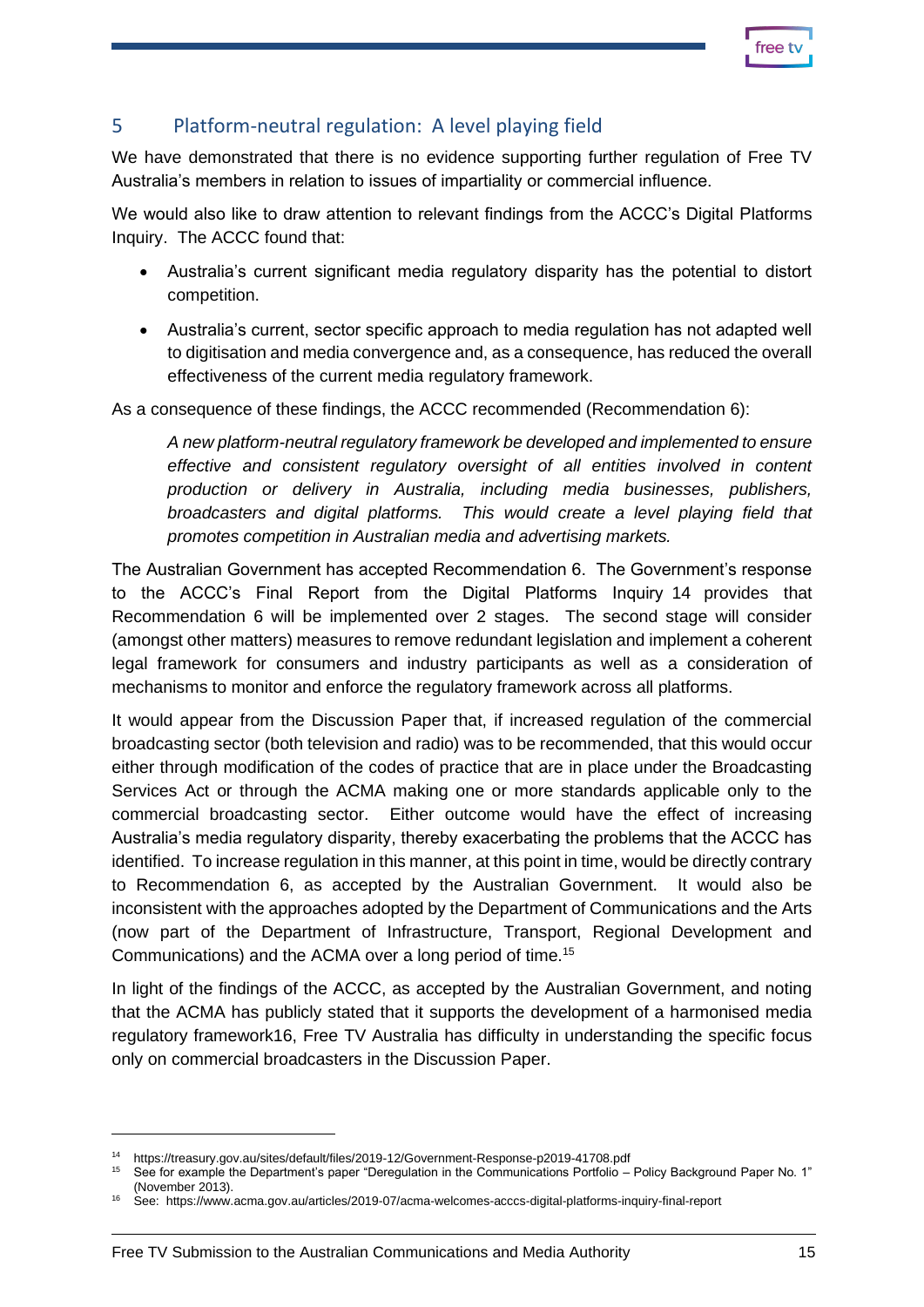

It is stated in the Discussion Paper that the scope is limited as:

- The ACMA does not have a role in registering the ABC and SBS codes and therefore does not approve their content.
- The ACMA's remit does not extend to print media publishers or online news.

Although the ACMA may not approve the content of the ABC and SBS codes, the remit of the ACMA does extend to investigating complaints in relation to both the ABC and SBS. Therefore the Discussion Paper could have considered Australia's national broadcasters and invited public comment on whether a changed regulatory approach would appropriately apply to those broadcasters.

However, of most concern regarding the approach taken in the Discussion Paper is the fact that it ignores online news and current affairs content. Although it is the case that the ACMA's remit does not extend to print media publishers, the ACMA's remit already extends to online content in particular circumstances. The Discussion Paper, particularly given the research underpinning it covered all sources of news and current affairs programs including online, provided an appropriate opportunity to invite views from interested parties on whether there is in fact an issue of concern with impartiality or commercial influence in respect of online news and current affairs.

Had the Discussion Paper adopted a platform-neutral approach, and included an examination of the efficacy of the current regulatory frameworks applying to all platforms that provide news and current affairs programs and content to Australians, it could have made a valuable contribution to the 2 stage process that the Australian Government will adopt to implement Recommendation 6 from the ACCC's Final Report.

We would encourage the ACMA, in building on the work carried out in the Discussion Paper, to look more broadly at all of the platforms that provide news and current affairs programs to Australians. If that approach was taken, such further work would be able to be taken into consideration in the second stage of the implementation of Recommendation 6.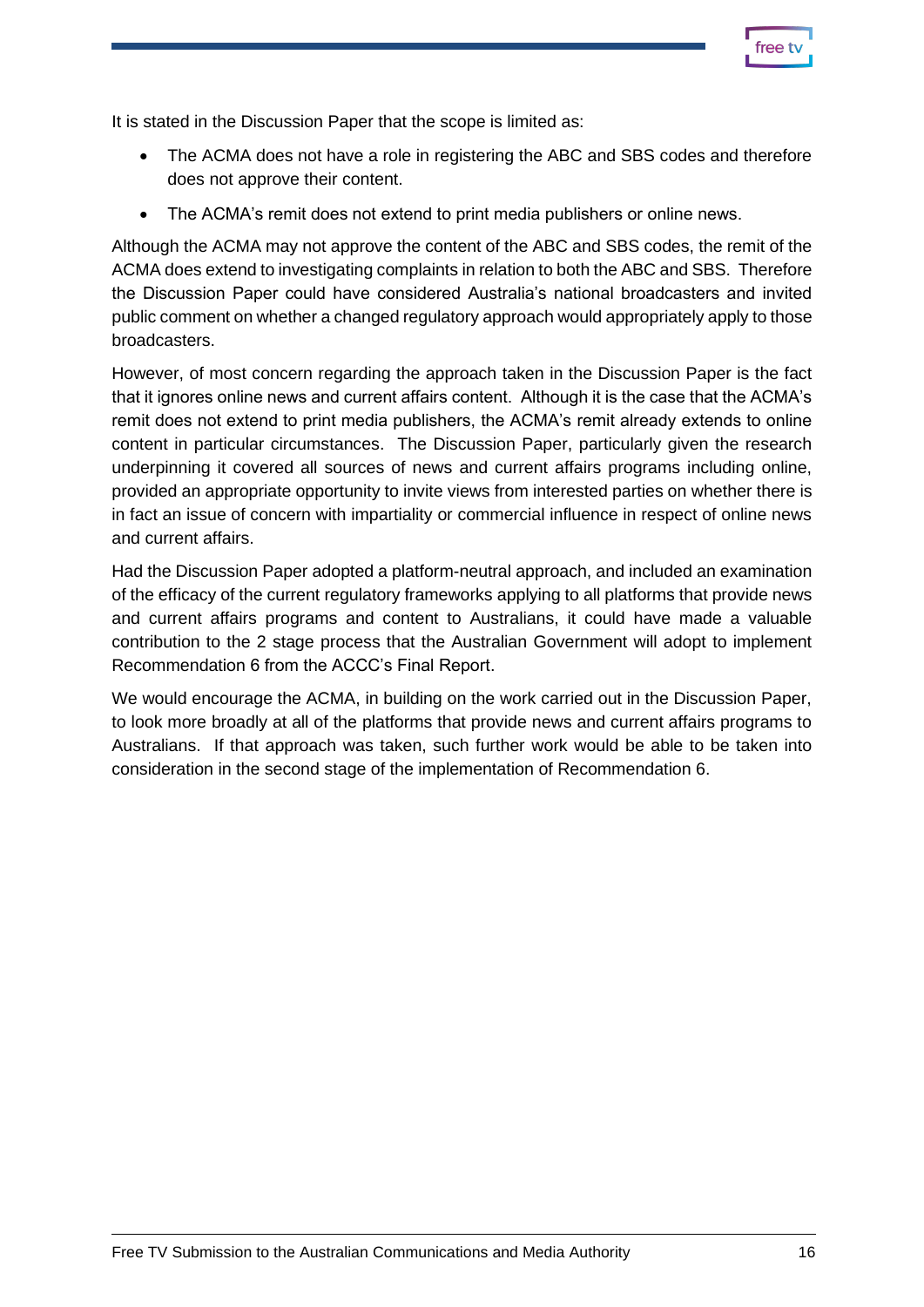| tree |  |
|------|--|
|      |  |
|      |  |

## <span id="page-16-0"></span>6 Production of quality news and journalism

As is well known, and supported by the Final Report of the Digital Platforms Inquiry, quality public interest journalism in Australia is produced by "traditional" media, that is, television (both commercial and public broadcasters), radio (again, both commercial and public broadcasters) and print media (though now largely in digital format and including in this category "digital natives").

A conclusion of the ACCC in its Final Report was that disruption caused by digital platforms has impacted the ability of our platforms to produce quality public interest journalism. Free TV broadcasters are facing commercial pressures that have a continuing impact on their business models, particularly arising from the competition provided by streaming services. This commercial pressure limits the ability of commercial television broadcasters to commit resources to produce quality public interest journalism.

To add additional sector specific regulation on commercial broadcasters only further increases these pressures which act as a deterrent to producing quality public interest journalism. Accordingly, the effect of any such additional regulation may be to reduce the availability, and diversity, of quality public interest journalism for Australians, which would be a significant negative outcome.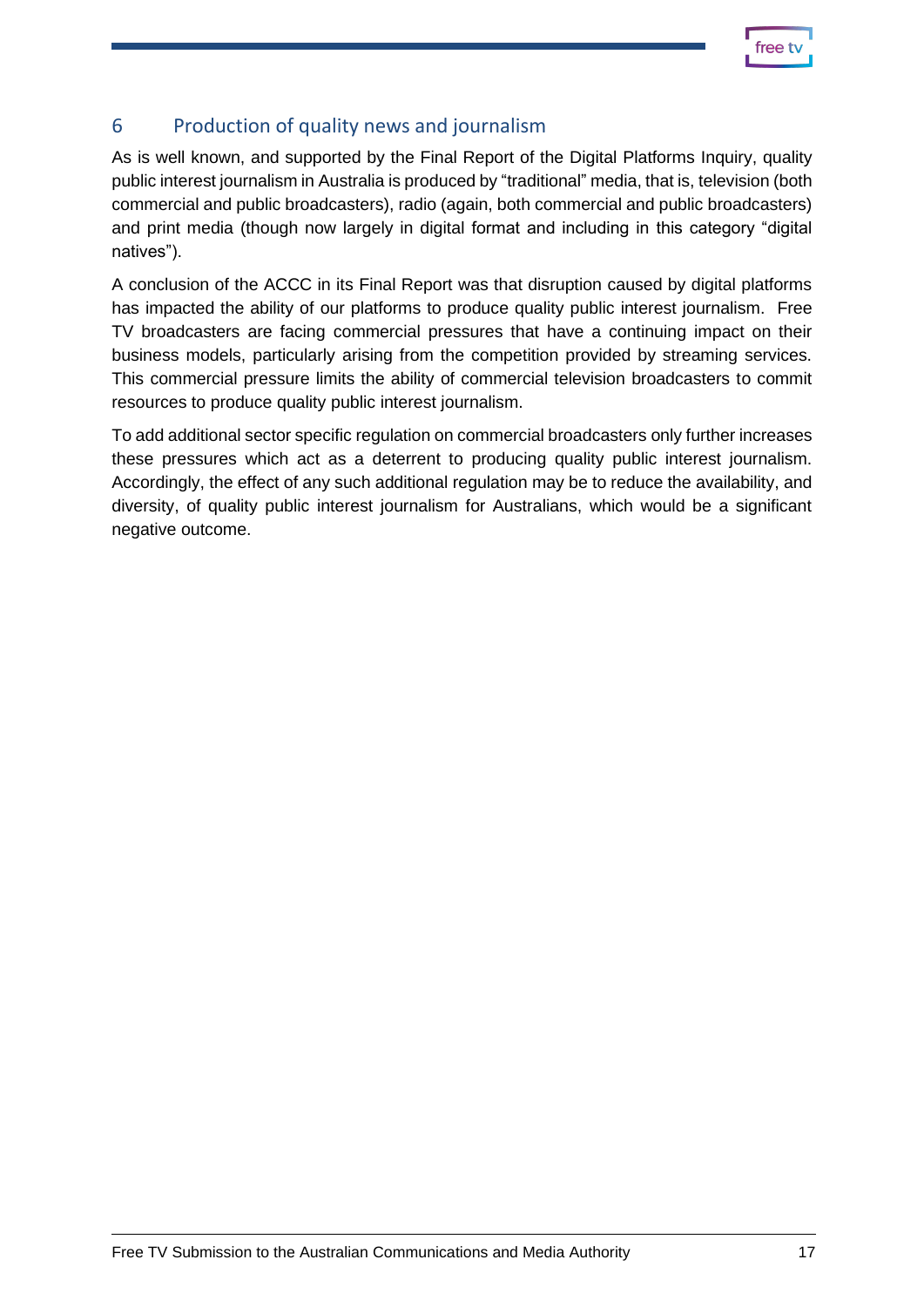

## <span id="page-17-0"></span>7 Conclusion

The issues that has been raised in the Discussion Paper have already been taken on board by Free TV Australia and its members and are addressed in the Code. At the current time the Code works well to assist in ensuring that commercial television broadcasters in Australia produce news and current affairs programs that meet the standards Australians expect.

The Discussion Paper provides no evidence of the need for further regulation in this area. Indeed, the Discussion Paper suggests there is no empirical evidence of widespread industry issues that warrant further regulation. Instead, there remains a pressing need to implement the recommendation of the Digital Platforms Inquiry, which has been accepted by the Australian Government, to develop a platform-neutral coherent regulatory framework that applies to all entities involved in content production or delivery in Australia. Free TV Australia looks forward to working with the ACMA, and other relevant Government agencies, to achieve that outcome.

To conclude, Free TV Australia and its members are committed to ensuring compliance with the Code, in its existing form. We are also committed to working with the ACMA, and other relevant Australian Government agencies, in implementing the Australian Government's roadmap for media sector regulatory reform which will remove impediments to competition and ensure that media sector regulation is effective, for the benefit of all Australians.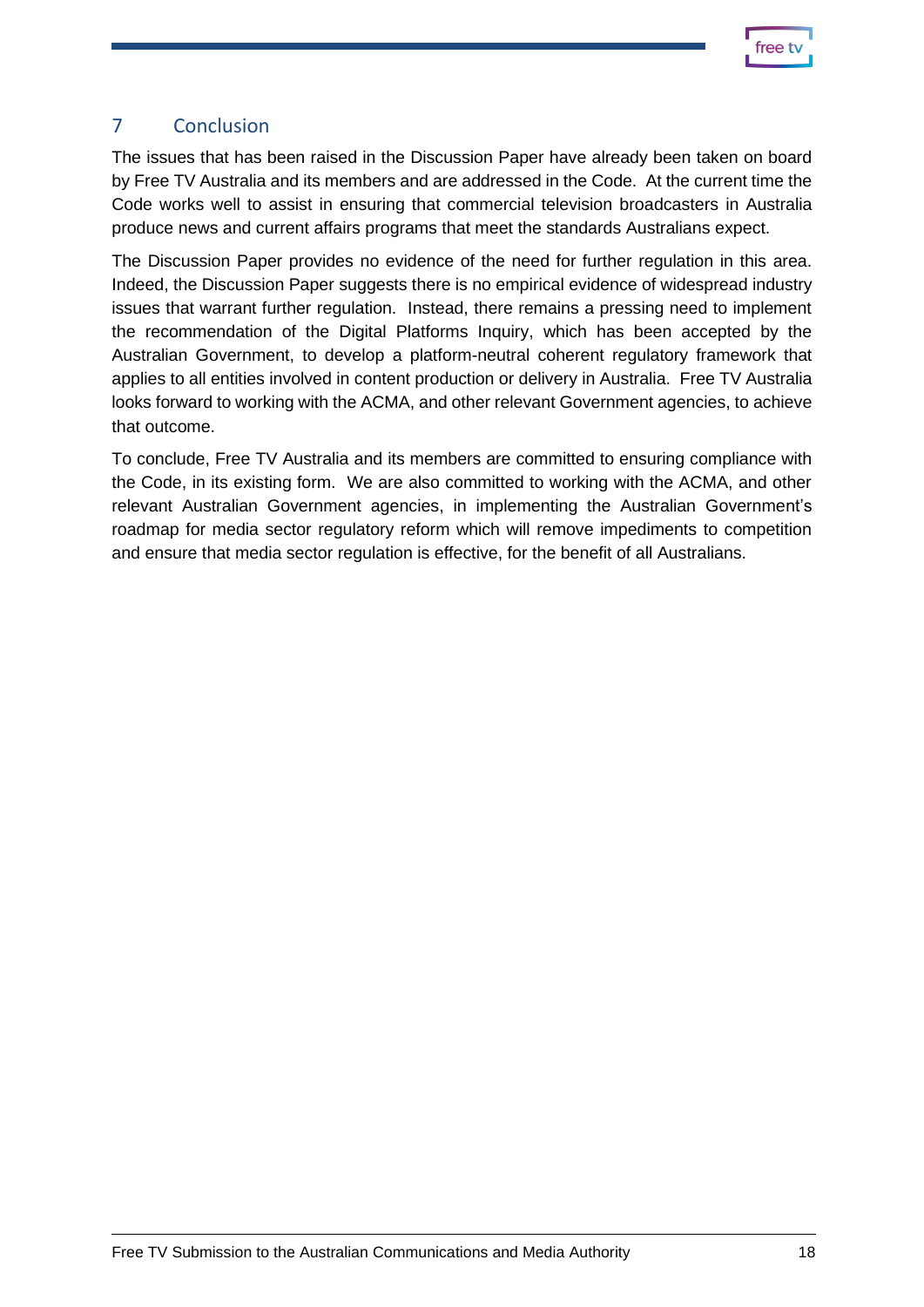| <b>Tree</b> |  |
|-------------|--|
|             |  |

## <span id="page-18-0"></span>A1. Resolve Strategic Research Report

See attachment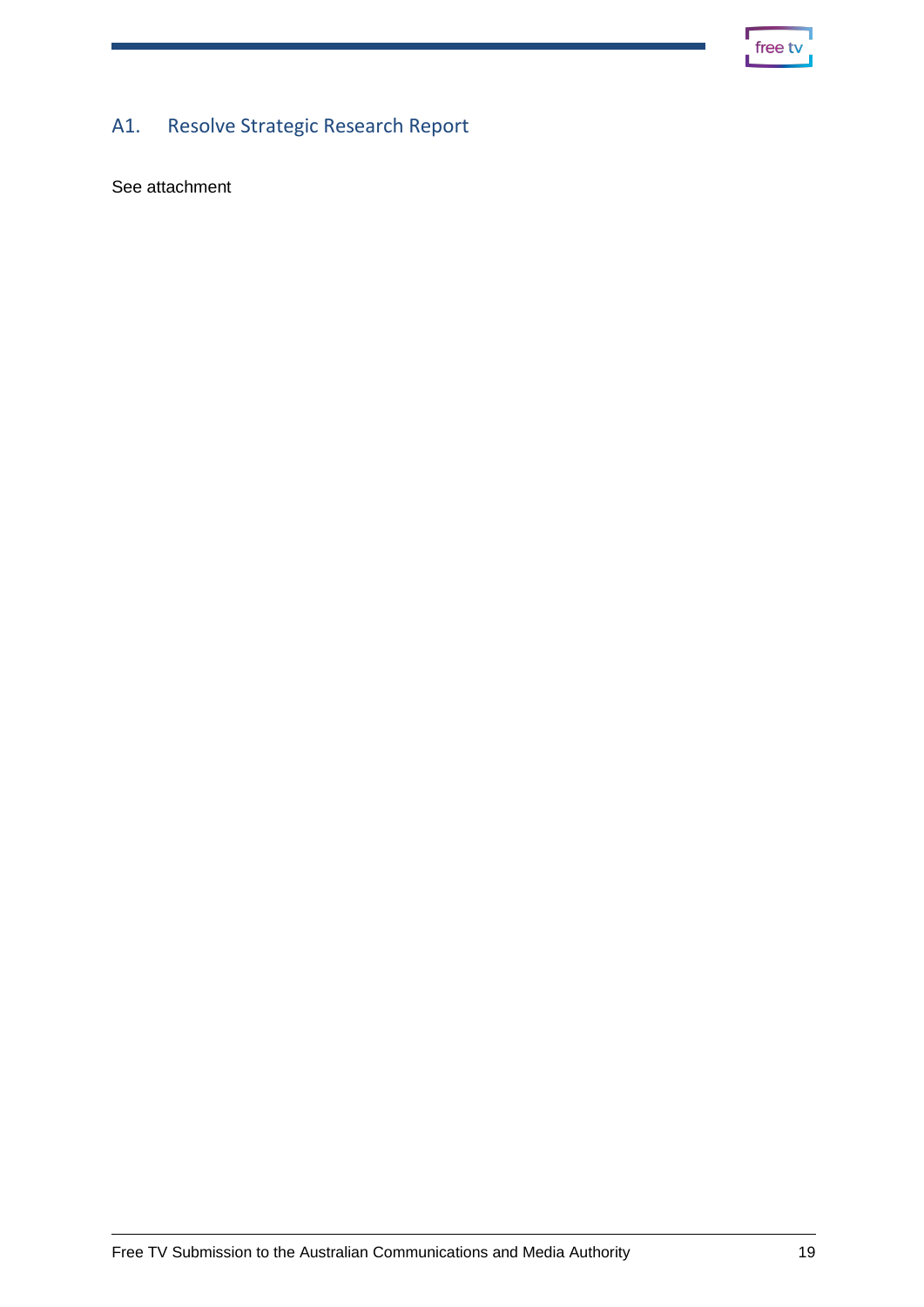

### A2. Review of past ACMA investigations

The Discussion Paper references 70 published ACMA investigations into impartiality, commercial influence and related issues.<sup>17</sup> Upon request ACMA provided copies of 40 of these investigation reports to broadcasters (which excluded one withheld investigation report on privacy grounds). An analysis of those 40 investigations is provided below. Of the 40, 25 were broadcast on the ABC, 1 on SBS, 12 on Free TV and 1 on West TV open narrowcast. Of the 40, there were only 4 breach findings, 3 in relation to the ABC and only 1 in total in relation to commercial free-to-air television broadcasters (Nine).

| Out-of-scope (ABC) | Out-of-scope (SBS) | Commercial FTA (No Breach) | Commercial FTA (Breach) |  |
|--------------------|--------------------|----------------------------|-------------------------|--|
|                    |                    |                            |                         |  |

<span id="page-19-0"></span>

|                 | <b>ACMA INVESTIGATIONS - IMPARTIALITY AND COMMERCIAL INFLUENCE RELATED ISSUES</b> |      |                     |                 |                |                                 |                  |                              |                    |           |
|-----------------|-----------------------------------------------------------------------------------|------|---------------------|-----------------|----------------|---------------------------------|------------------|------------------------------|--------------------|-----------|
|                 | Investigation<br>No                                                               | Year | <b>Impartiality</b> | <b>Fairness</b> | <b>Balance</b> | <b>Right of</b><br><b>Reply</b> | <b>Diversity</b> | Distinguish-<br>ability / Cl | <b>Broadcaster</b> | Breach?   |
| $\mathbf{1}$    | 3347                                                                              | 2015 | $\sf X$             |                 | $\mathsf{X}$   |                                 |                  |                              | <b>ABC</b>         | <b>No</b> |
| $\overline{2}$  | <b>BI-31</b>                                                                      | 2015 | $\mathsf{X}$        | $\mathsf{X}$    |                |                                 |                  |                              | <b>Seven</b>       | <b>No</b> |
| 3               | <b>BI-46</b>                                                                      | 2015 | $\sf X$             |                 |                |                                 | X                |                              | <b>ABC</b>         | <b>No</b> |
| $\overline{4}$  | <b>BI-49</b>                                                                      | 2015 |                     |                 |                | $\sf X$                         |                  |                              | <b>ABC</b>         | <b>No</b> |
| 5               | <b>BI-50</b>                                                                      | 2015 |                     |                 |                | $\sf X$                         | X                |                              | <b>ABC</b>         | <b>No</b> |
| $6\overline{6}$ | <b>BI-55</b>                                                                      | 2015 |                     | $\mathsf{X}$    |                |                                 |                  |                              | <b>Nine</b>        | <b>No</b> |
| $\overline{7}$  | <b>BI-123</b>                                                                     | 2015 |                     | $\sf X$         |                |                                 |                  |                              | <b>ABC</b>         | <b>No</b> |
| 8               | <b>BI-159</b>                                                                     | 2016 | $\overline{X}$      |                 | $\mathsf{X}$   |                                 |                  |                              | <b>ABC</b>         | <b>No</b> |
| 9               | <b>BI-162</b>                                                                     | 2016 | $\mathsf{X}$        |                 |                |                                 |                  |                              | 4CA                | No        |

Free TV Submission to the Australian Communications and Media Authority 20

<sup>&</sup>lt;sup>17</sup> Discussion Paper, 31.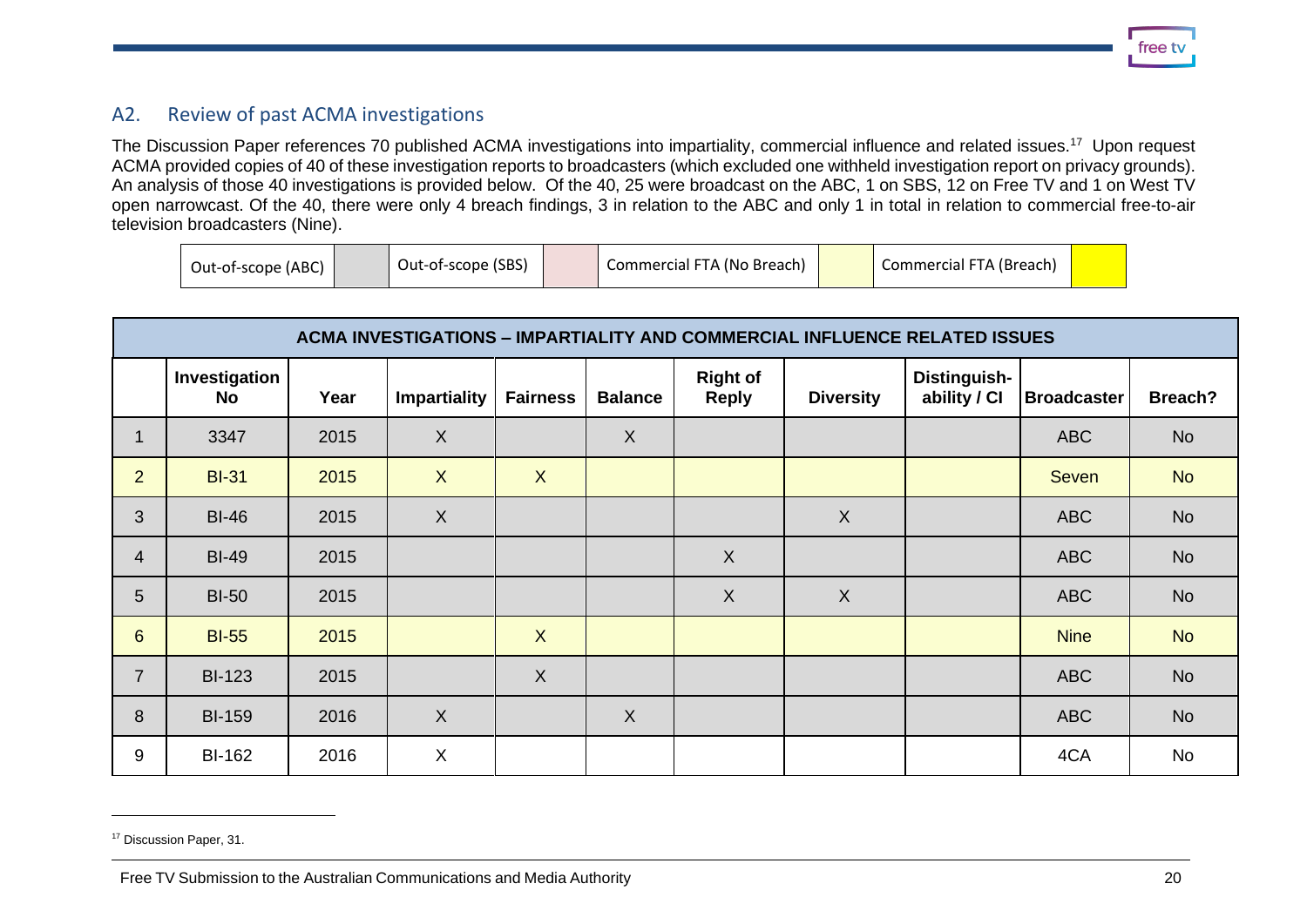free tv

| 10              | <b>BI-163</b> | 2016 | $\mathsf X$  |              |             |             |   |              | <b>ABC</b>  | No                           |
|-----------------|---------------|------|--------------|--------------|-------------|-------------|---|--------------|-------------|------------------------------|
| 11              | <b>BI-170</b> | 2016 | $\mathsf X$  |              | $\mathsf X$ |             | X |              | <b>ABC</b>  | No                           |
| 12 <sup>°</sup> | <b>BI-172</b> | 2016 | $\mathsf{X}$ | $\mathsf X$  |             |             |   |              | <b>Nine</b> | <b>No</b>                    |
| 13              | <b>BI-198</b> | 2016 | $\mathsf X$  |              | $\sf X$     |             |   |              | <b>ABC</b>  | $\mathsf{No}$                |
| 14              | <b>BI-221</b> | 2016 | $\mathsf X$  | $\mathsf X$  |             |             |   |              | <b>ABC</b>  | No                           |
| 15              | <b>BI-222</b> | 2016 | X            |              | X           |             |   |              | <b>ABC</b>  | No                           |
| 16              | <b>BI-227</b> | 2017 | $\mathsf{X}$ | $\mathsf{X}$ |             |             |   | $\mathsf{X}$ | <b>Nine</b> | Yes                          |
| 17 <sup>2</sup> | <b>BI-228</b> | 2016 | $\mathsf X$  |              | $\mathsf X$ |             |   |              | <b>ABC</b>  | $\operatorname{\mathsf{No}}$ |
| 18              | <b>BI-240</b> | 2016 | $\mathsf X$  | $\mathsf{X}$ |             |             |   |              | Seven       | <b>No</b>                    |
| 19              | <b>BI-257</b> | 2016 | $\mathsf X$  |              | $\mathsf X$ |             |   |              | <b>ABC</b>  | No                           |
| 20              | <b>BI-270</b> | 2017 | $\mathsf X$  |              |             |             |   |              | <b>ABC</b>  | No                           |
| 21              | <b>BI-273</b> | 2017 | $\mathsf X$  | $\mathsf{X}$ |             |             |   |              | <b>TEN</b>  | <b>No</b>                    |
| 22              | <b>BI-305</b> | 2017 | $\mathsf X$  | $\mathsf X$  |             | $\sf X$     |   |              | <b>ABC</b>  | Yes                          |
| 23              | <b>BI-309</b> | 2017 |              | $\mathsf X$  |             |             |   |              | <b>Nine</b> | <b>No</b>                    |
| 24              | <b>BI-311</b> | 2017 | $\mathsf X$  |              |             |             |   |              | <b>ABC</b>  | No                           |
| 25              | <b>BI-319</b> | 2017 | $\mathsf X$  | $\mathsf X$  | $\mathsf X$ | $\mathsf X$ |   |              | <b>ABC</b>  | No                           |
| 26              | <b>BI-329</b> | 2017 |              |              |             | $\sf X$     |   |              | <b>ABC</b>  | <b>No</b>                    |
| 27              | <b>BI-330</b> | 2017 | $\mathsf X$  | $\mathsf X$  |             | $\mathsf X$ |   |              | <b>ABC</b>  | No                           |
| 28              | <b>BI-428</b> | 2018 | $\mathsf X$  |              | $\mathsf X$ |             |   |              | <b>ABC</b>  | $\operatorname{\mathsf{No}}$ |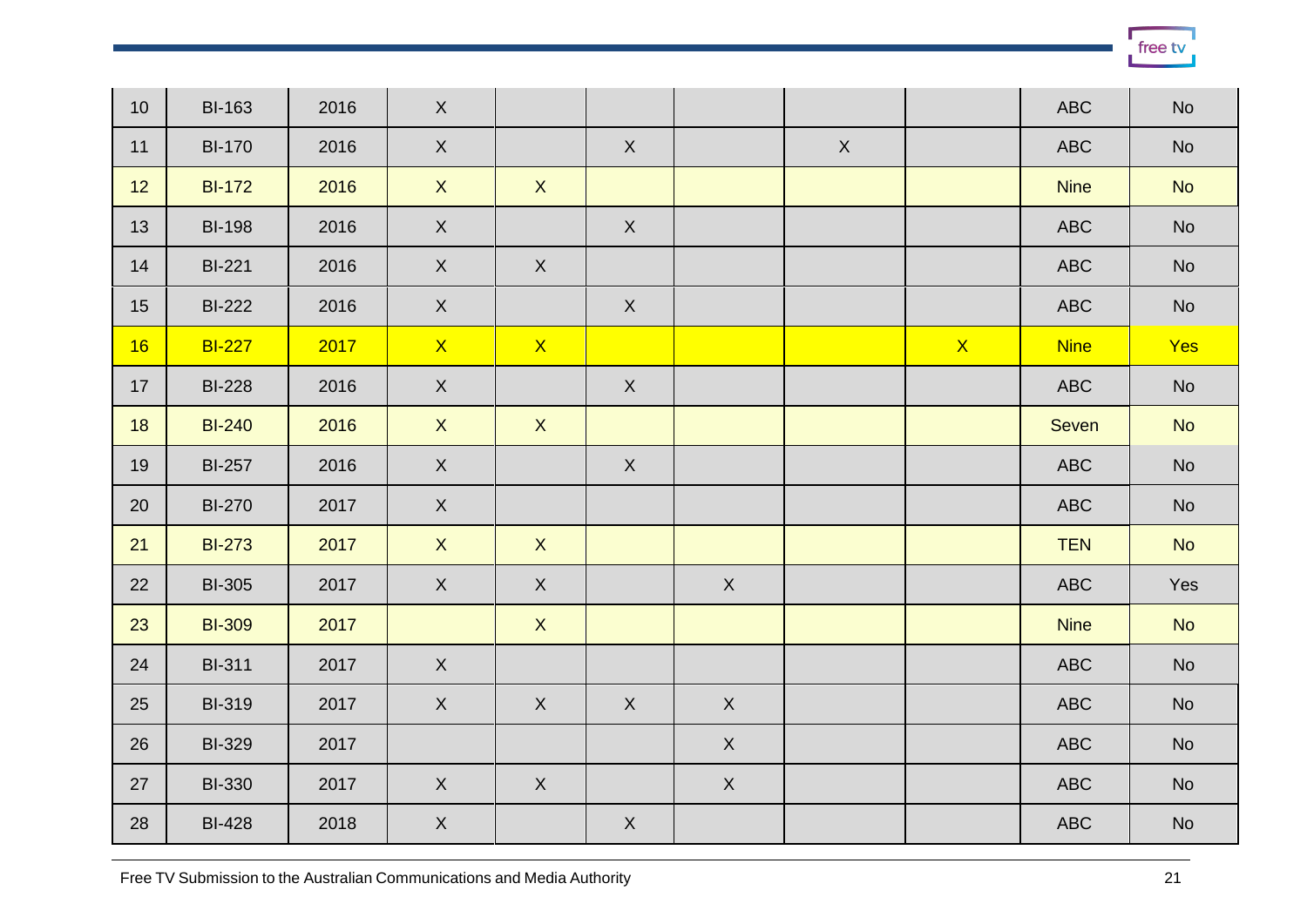| 29 | <b>BI-418</b> | 2018 | $\boldsymbol{\mathsf{X}}$ |                           |             |                |              |              | Russia Today | No<br>(impartiality) |
|----|---------------|------|---------------------------|---------------------------|-------------|----------------|--------------|--------------|--------------|----------------------|
| 30 | <b>BI-407</b> | 2018 | $\mathsf X$               |                           |             |                |              |              | <b>ABC</b>   | No                   |
| 31 | <b>BI-411</b> | 2018 | $\mathsf X$               |                           |             |                |              |              | <b>ABC</b>   | <b>No</b>            |
| 32 | <b>BI-405</b> | 2018 |                           | $\boldsymbol{\mathsf{X}}$ |             |                |              |              | <b>Seven</b> | <b>No</b>            |
| 33 | <b>BI-403</b> | 2018 | $\mathsf{X}$              | $\boldsymbol{\mathsf{X}}$ |             |                |              |              | <b>Seven</b> | <b>No</b>            |
| 34 | <b>BI-396</b> | 2018 | $\mathsf X$               |                           |             |                |              |              | <b>ABC</b>   | No                   |
| 35 | <b>BI-360</b> | 2018 | $\mathsf{X}$              |                           | $\mathsf X$ |                | $\mathsf{X}$ |              | <b>SBS</b>   | No                   |
| 36 | <b>BI-347</b> | 2018 | $\mathsf X$               | $\boldsymbol{\mathsf{X}}$ |             |                |              |              | <b>ABC</b>   | Yes                  |
| 37 | <b>BI-356</b> | 2018 |                           |                           |             |                |              | $\mathsf{X}$ | <b>Seven</b> | <b>No</b>            |
| 38 | <b>BI-346</b> | 2018 | $\mathsf{X}$              |                           |             |                |              |              | WIN-Ten      | <b>No</b>            |
| 39 | <b>BI-456</b> | 2019 | $\mathsf X$               |                           |             |                |              |              | <b>Seven</b> | <b>No</b>            |
| 40 | <b>BI-442</b> | 2019 | $\mathsf X$               |                           |             |                |              |              | <b>ABC</b>   | Yes                  |
|    | <b>TOTAL</b>  |      | 32                        | 15                        | 10          | $6\phantom{1}$ | 4            | $\mathbf{2}$ |              |                      |

free tv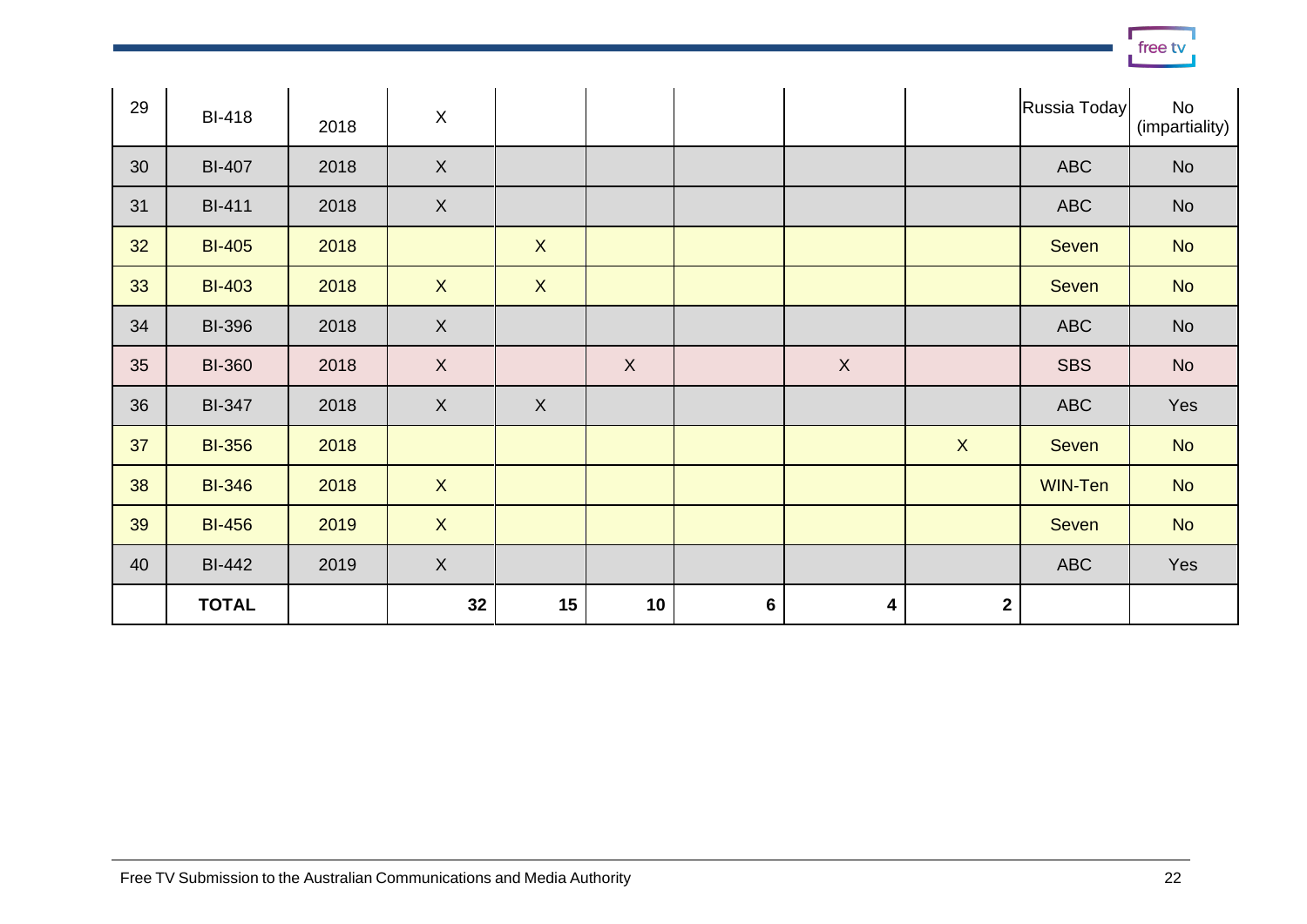free ty

#### A3. Response to individual network issues raised

The Discussion Paper at pages 22-23 identifies a number of news broadcast segments which it cites as examples of potential commercial influence in news. Free TV does not agree that any of the examples listed indicate any inappropriate commercial influence on Free TV broadcasters' news services. Below are the relevant extracts from the Discussion Paper together with individual network responses to each of the examples provided.

<span id="page-22-0"></span>

| <b>Extract</b>                                                                                                                                                                                                                                                                                                                                                                                                                    | <b>Broadcaster Response</b>                                                                                                                                                                                                                                                             |
|-----------------------------------------------------------------------------------------------------------------------------------------------------------------------------------------------------------------------------------------------------------------------------------------------------------------------------------------------------------------------------------------------------------------------------------|-----------------------------------------------------------------------------------------------------------------------------------------------------------------------------------------------------------------------------------------------------------------------------------------|
| Nine News Now included a report on Big W's Toy Mania<br>sale and an interview with a toy buyer for Big W. The story<br>featured Big W products and prices and no other retailers,<br>and no disclosure of an arrangement was made.                                                                                                                                                                                                | Response from Nine:<br>There was no commercial arrangement between Nine News Now and Big W.<br>There was therefore nothing to disclose, and no disclosure required. Nine News<br>Now presented this story fairly and impartially, and in compliance with sections 3<br>& 4 of the Code. |
| A story on Sunrise featuring Tag Heuer watches revealed<br>that the presenters' questions to the celebrity spokesperson<br>had to be vetted by Tag Heuer, but no disclosure was made<br>for a similar story on Today.                                                                                                                                                                                                             | Response from Nine:<br>There was no commercial arrangement between Tag Heuer and either Today,<br>and therefore no requirement to make a disclosure of a commercial arrangement.<br>Today presented this segment in accordance with sections 3 & 4 of the Code.                         |
| A former AFL Swans player and current director of business<br>development at Six Park appeared on both Nine's Today<br>and on Seven's Sunrise. Six Park is a new online and Al-<br>based investment platform. Both segments were framed as<br>general financial segments but included promotions of the<br>Six Park platform. No disclosures were made, and it was<br>difficult to determine if a commercial arrangement existed. | Response from Seven:<br>As there was no commercial or financial arrangement whatsoever between Six<br>Pack and Seven, there was no disclosure. If there was such an arrangement,<br>there would have been a disclosure as required by the Code.                                         |
|                                                                                                                                                                                                                                                                                                                                                                                                                                   | Response from Nine:<br>There was no commercial arrangement between Today and Six Park, and<br>therefore no requirement to make a disclosure of a commercial arrangement.                                                                                                                |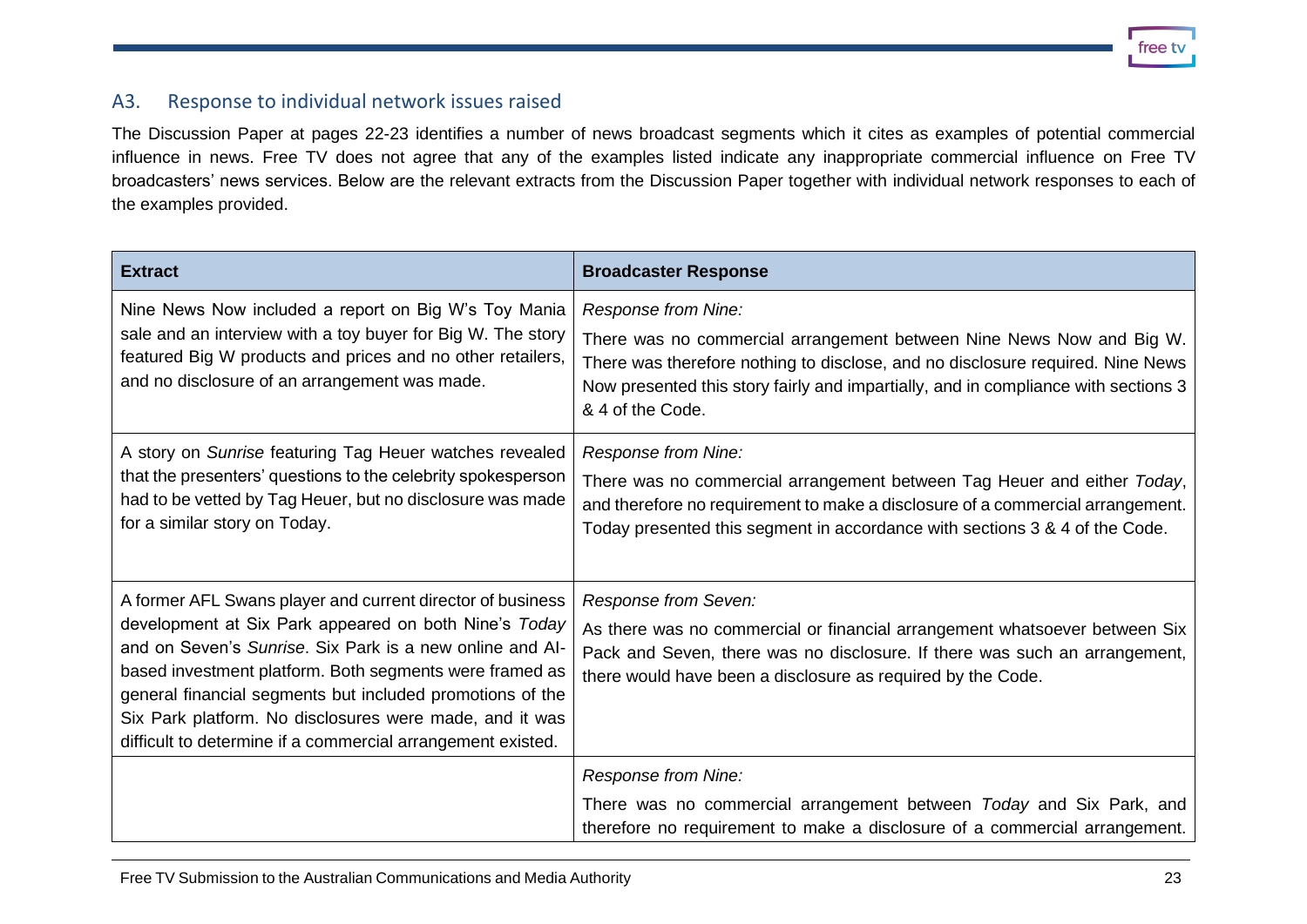|                                                                                                                                                                                                                                                                                                                                                                                                                                                                                       | Nine presented this story fairly and impartially and in compliance with sections 3<br>& 4 of the Code.                                                                                                                                                                                                                                                                                                                                                                                                       |
|---------------------------------------------------------------------------------------------------------------------------------------------------------------------------------------------------------------------------------------------------------------------------------------------------------------------------------------------------------------------------------------------------------------------------------------------------------------------------------------|--------------------------------------------------------------------------------------------------------------------------------------------------------------------------------------------------------------------------------------------------------------------------------------------------------------------------------------------------------------------------------------------------------------------------------------------------------------------------------------------------------------|
| News segments featuring commercial products followed by<br>an advertisement for the product during an ad break. For<br>example, Seven News ran a story about Samsung's new<br>98-inch 8K QLED TV available at Harvey Norman. In the<br>commercial break immediately following this story, a<br>commercial for Samsung QLED televisions at Harvey<br>Norman was aired.                                                                                                                 | Response from Seven:<br>7NEWS does not do news segments in conjunction with a commercial<br>arrangement as hypothesised above. Any commercial placement is merely<br>coincidental, as commercial scheduling is done in isolation from News & Public<br>Affairs.                                                                                                                                                                                                                                              |
| Reporters going on trips to the headquarters of businesses<br>to report on the release of their new products. In some<br>cases, it appears the trips were paid for by the businesses,<br>but this was not disclosed. For example:<br>Today was the only program with a reporter present at the<br>US launch event for Uber Air despite wide coverage of the<br>launch. There was no disclosure and therefore it was<br>unclear if there was any arrangement between Uber and<br>Nine. | Response from Nine:<br>There was no commercial arrangement between Today and Uber Air, apart from<br>the receipt of the reporter's airfare and accommodation. Today retained full<br>editorial discretion and control over the content of the segment, which was<br>impartial. Therefore Today did not, and was not required by the Code to, make a<br>commercial disclosure in respect of this segment. Nine submits that this segment<br>was broadcast in compliance with sections 3 & 4 of the Code.      |
| In another case, Today had a reporter present at the<br>Samsung Note 10 launch in New York. Before crossing to<br>the reporter, the host stated that the reporter 'travelled with<br>Samsung to New York' but the disclosure may not have<br>been sufficiently clear for viewers to understand the nature<br>of the commercial arrangement.                                                                                                                                           | Response from Nine:<br>Today was not required to make a commercial disclosure in respect of this story.<br>No commercial arrangement was in place apart from the receipt of the reporter's<br>airfare, the fact of which was disclosed, despite not being required by the Code.<br>Today retained full editorial discretion and control over the content of the<br>segment, which was accurate and impartial. Nine submits that this segment was<br>broadcast in compliance with sections 3 & 4 of the Code. |

free tv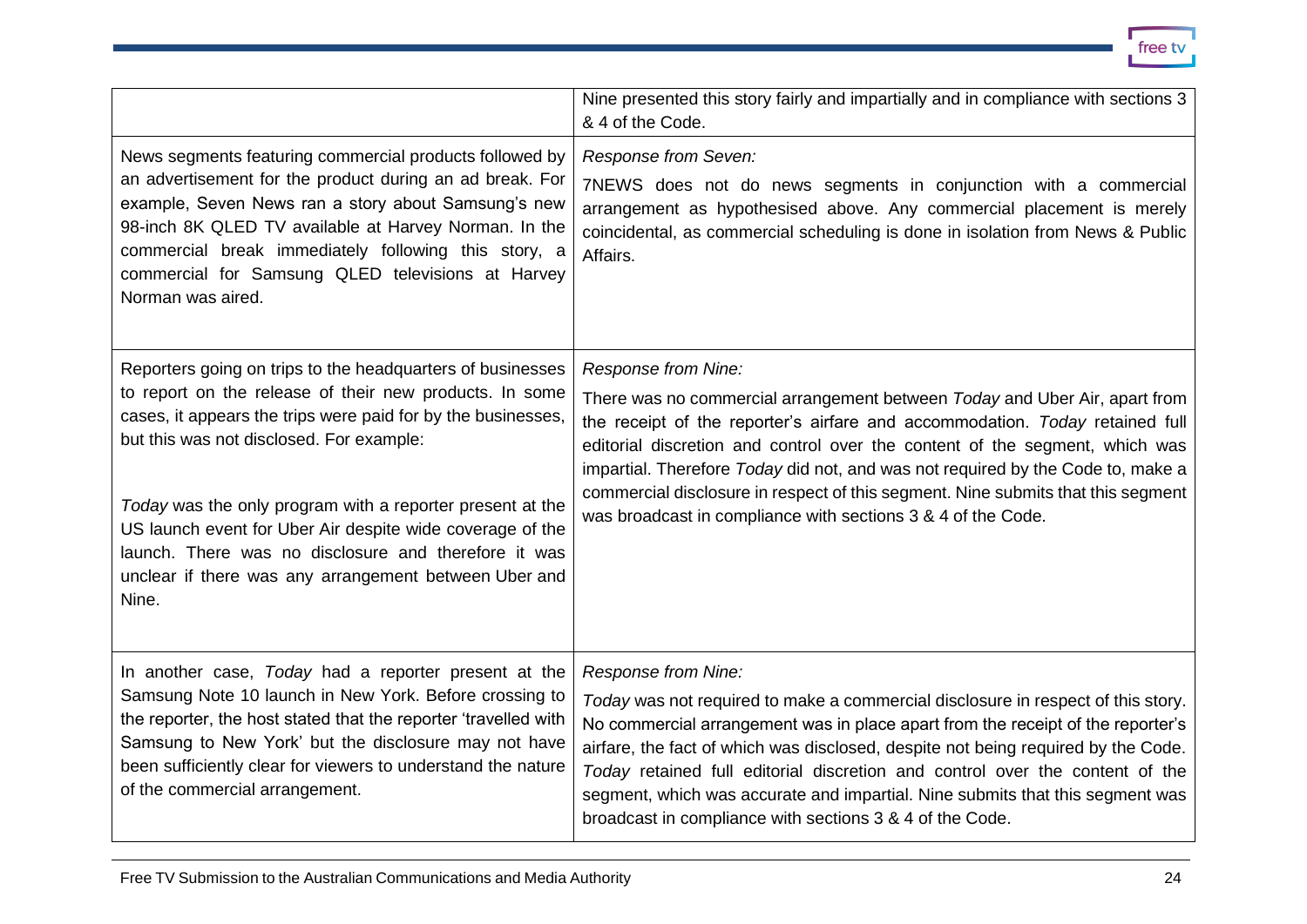| A segment presented in part or in whole by a spokesperson<br>for a business rather than a reporter. For example, an<br>economist from Domain presented real estate market data<br>on Nine News. Domain, as a major digital real estate<br>business, benefits from positive news about the property<br>market.                                                                                                                      | Response from Nine:<br>In this example, during Nine News, Domain data analysts presented auction<br>results data - data which was factual and accurate. There was no commercial<br>arrangement in place, and the facts were presented impartially. Whilst not<br>required to do so, Nine does regularly disclose the fact of a corporate relationship<br>with Domain where appropriate. Nine submits that this segment was broadcast<br>in compliance with sections 3 & 4 of the Code.                                                                                                                       |
|------------------------------------------------------------------------------------------------------------------------------------------------------------------------------------------------------------------------------------------------------------------------------------------------------------------------------------------------------------------------------------------------------------------------------------|--------------------------------------------------------------------------------------------------------------------------------------------------------------------------------------------------------------------------------------------------------------------------------------------------------------------------------------------------------------------------------------------------------------------------------------------------------------------------------------------------------------------------------------------------------------------------------------------------------------|
| The promotion on news programs of sales campaigns in<br>which the broadcaster has a financial interest. For instance,<br>Nine News promoted 9Saver, a customer aggregation<br>service, for which Nine may receive a fee or commission for<br>the subscription of new clients.                                                                                                                                                      | Response from Nine:<br>Nine News does not promote 9Saver. Nine News may refer to Nine Saver in the<br>course of reporting news, but retains full editorial independence in respect of<br>whether to make any such reference, and the nature of any such reference, and<br>reports news fairly and impartially.<br>In circumstances where A Current Affair and Today were to promote 9Saver,<br>disclosures are made in respect of the commercial relationship during the<br>segment. Nine submits that all such segments referring to 9Saver are broadcast<br>in compliance with sections 3 & 4 of the Code. |
| News programs broadcasting a story about commercial<br>entities or industries using information primarily from press<br>releases. For example, during a Canberra 6.00 pm bulletin,<br>WIN ran a story on the benefits of Australian beer and<br>brewing for the economy. The report was overwhelmingly<br>positive and closely followed information provided in a press<br>release issued by the Brewers Association of Australia. | Response from WIN:<br>A Brewers' Association press release was sent through on 30 May 2019. It is one<br>of approximately 100 press releases each of our 12 newsrooms received each<br>day.<br>As regional journalists, we look for local angles in stories, whether they be found<br>via networking, speaking to residents, or received in a press release. Some press<br>releases are worthy and warrant reporting on, the majority are not.                                                                                                                                                               |